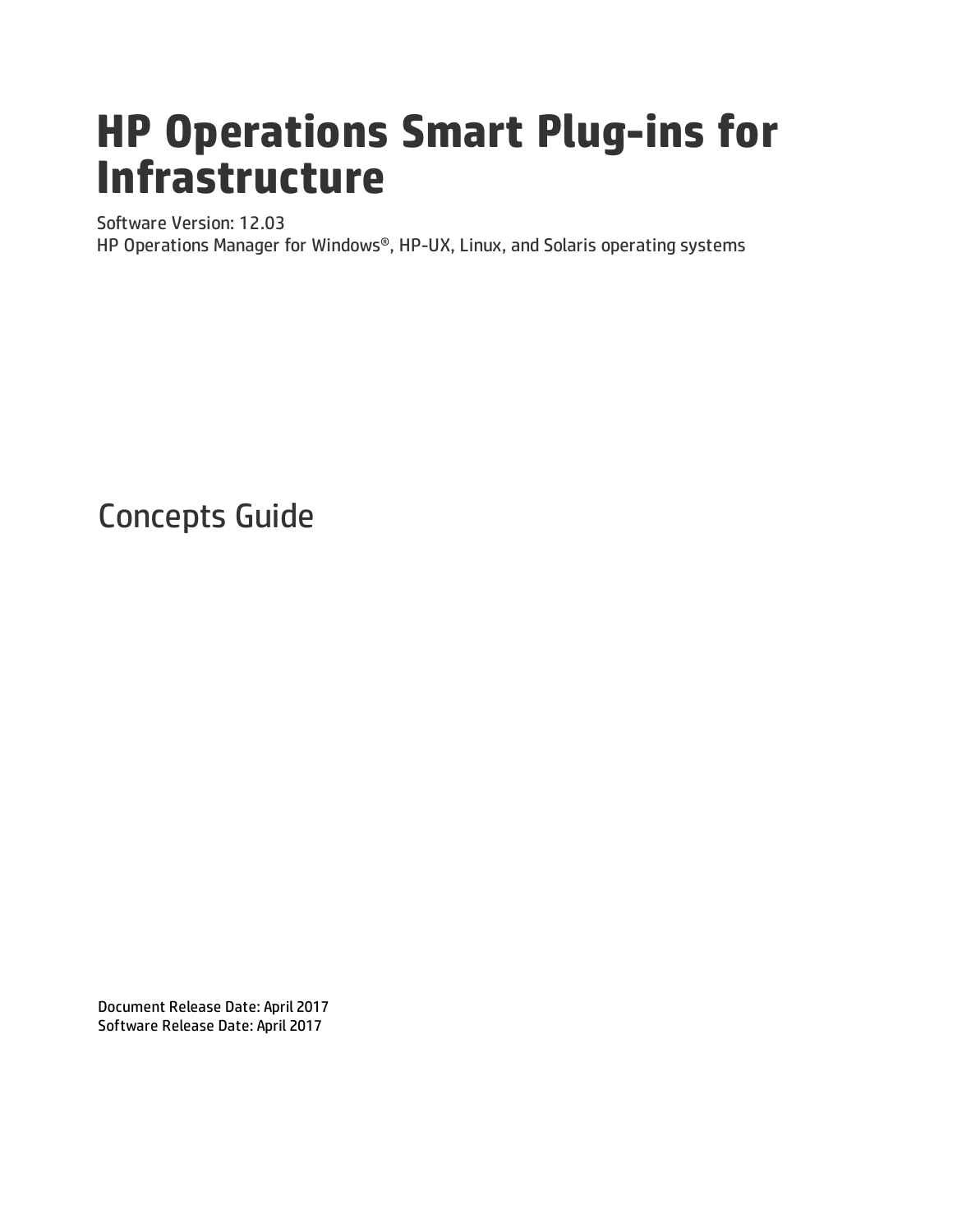### Legal Notices

### **Warranty**

The only warranties for HP products and services are set forth in the express warranty statements accompanying such products and services. Nothing herein should be construed as constituting an additional warranty. HP shall not be liable for technical or editorial errors or omissions contained herein.

The information contained herein is subject to change without notice.

### Restricted Rights Legend

Confidential computer software. Valid license from HP required for possession, use or copying. Consistent with FAR 12.211 and 12.212, Commercial Computer Software, Computer Software Documentation, and Technical Data for Commercial Items are licensed to the U.S. Government under vendor's standard commercial license.

### Copyright Notice

© Copyright 2012-2017 Hewlett-Packard Development Company, L.P.

### Trademark Notices

Adobe® and Acrobat® are trademarks of Adobe Systems Incorporated.

Microsoft® and Windows® are U.S. registered trademarks of the Microsoft group of companies.

UNIX® is a registered trademark of The Open Group.

Java is a registered trademark of Oracle and/or its affiliates.

### Documentation Updates

The title page of this document contains the following identifying information:

- Software Version number, which indicates the software version.
- Document Release Date, which changes each time the document is updated.
- <sup>l</sup> Software Release Date, which indicates the release date of this version of the software.

To check for recent updates or to verify that you are using the most recent edition of a document, go to: **https://softwaresupport.hp.com**

This site requires that you register for an HP Passport and sign in. To register for an HP Passport ID, go to: **https://hpp12.passport.hp.com/hppcf/createuser.do**

Or click the **the Register** link at the top of the HP Software Support page.

You will also receive updated or new editions if you subscribe to the appropriate product support service. Contact your HP sales representative for details.

### **Support**

Visit the HP Software Support Online web site at: **https://softwaresupport.hp.com**

This web site provides contact information and details about the products, services, and support that HP Software offers.

HP Software online support provides customer self-solve capabilities. It provides a fast and efficient way to access interactive technical support tools needed to manage your business. As a valued support customer, you can benefit by using the support web site to:

- Search for knowledge documents of interest
- Submit and track support cases and enhancement requests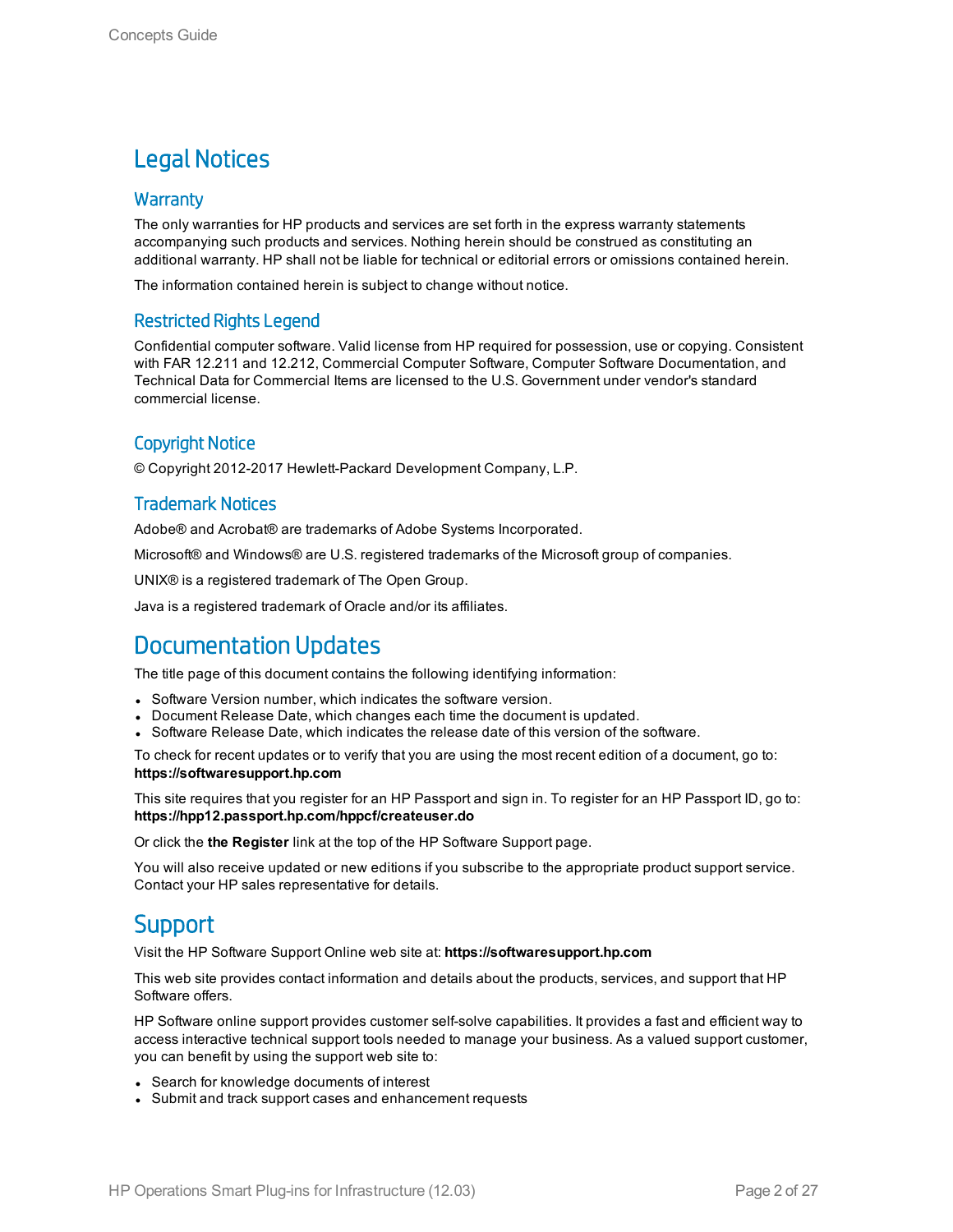- Download software patches
- Manage support contracts
- Look up HP support contacts
- Review information about available services
- Enter into discussions with other software customers
- Research and register for software training

Most of the support areas require that you register as an HP Passport user and sign in. Many also require a support contract. To register for an HP Passport ID, go to:

#### **https://hpp12.passport.hp.com/hppcf/createuser.do**

To find more information about access levels, go to:

#### **https://softwaresupport.hp.com/web/softwaresupport/access-levels**

**HP Software Solutions Now** accesses the HPSW Solution and Integration Portal Web site. This site enables you to explore HP Product Solutions to meet your business needs, includes a full list of Integrations between HP Products, as well as a listing of ITIL Processes. The URL for this Web site is **http://h20230.www2.hp.com/sc/solutions/index.jsp**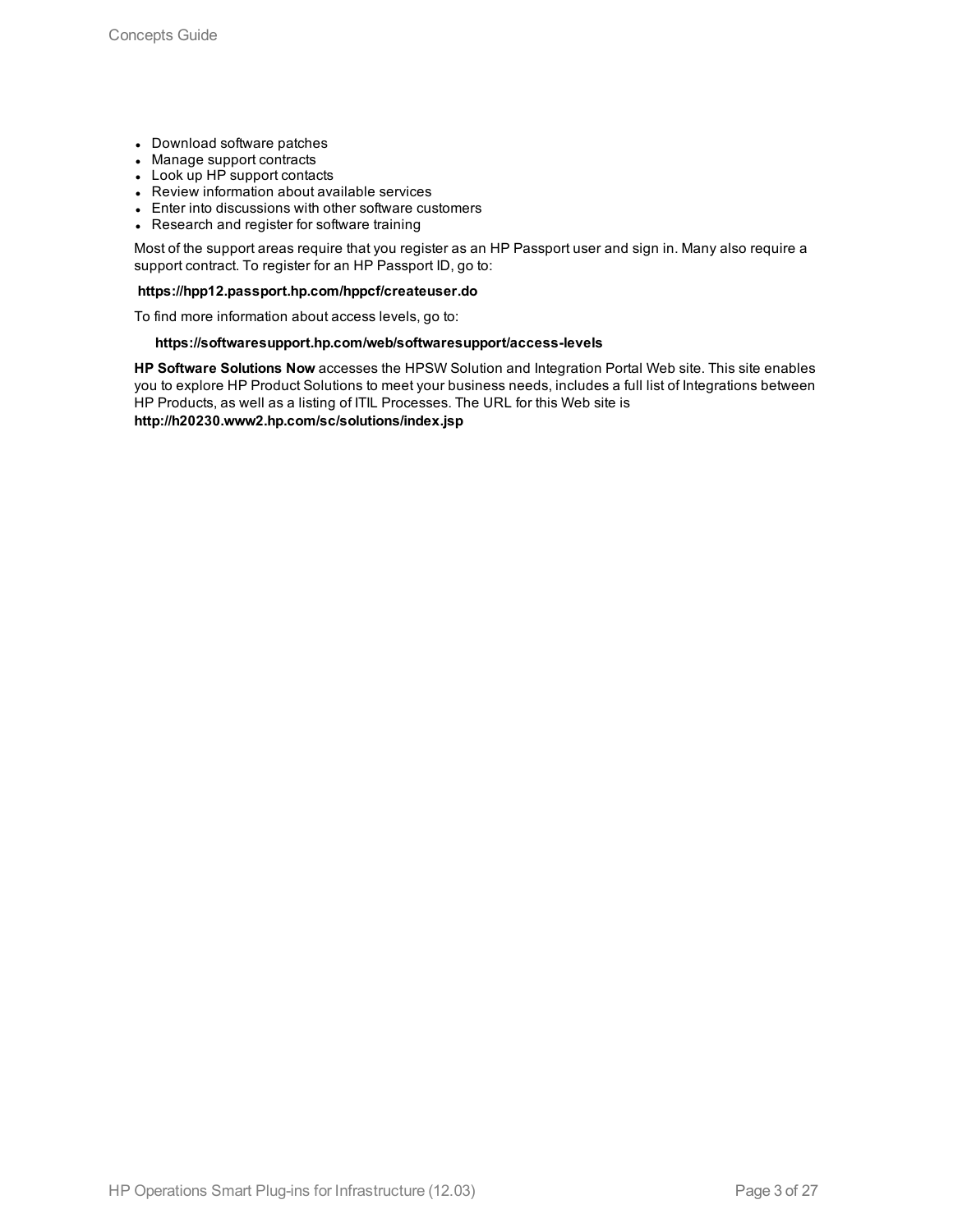## **Contents**

| How Infrastructure SPIs display Alerts and Ancillary Information 13 |     |
|---------------------------------------------------------------------|-----|
|                                                                     |     |
|                                                                     |     |
|                                                                     |     |
|                                                                     |     |
|                                                                     |     |
|                                                                     |     |
|                                                                     |     |
|                                                                     |     |
|                                                                     |     |
|                                                                     |     |
|                                                                     |     |
|                                                                     | .27 |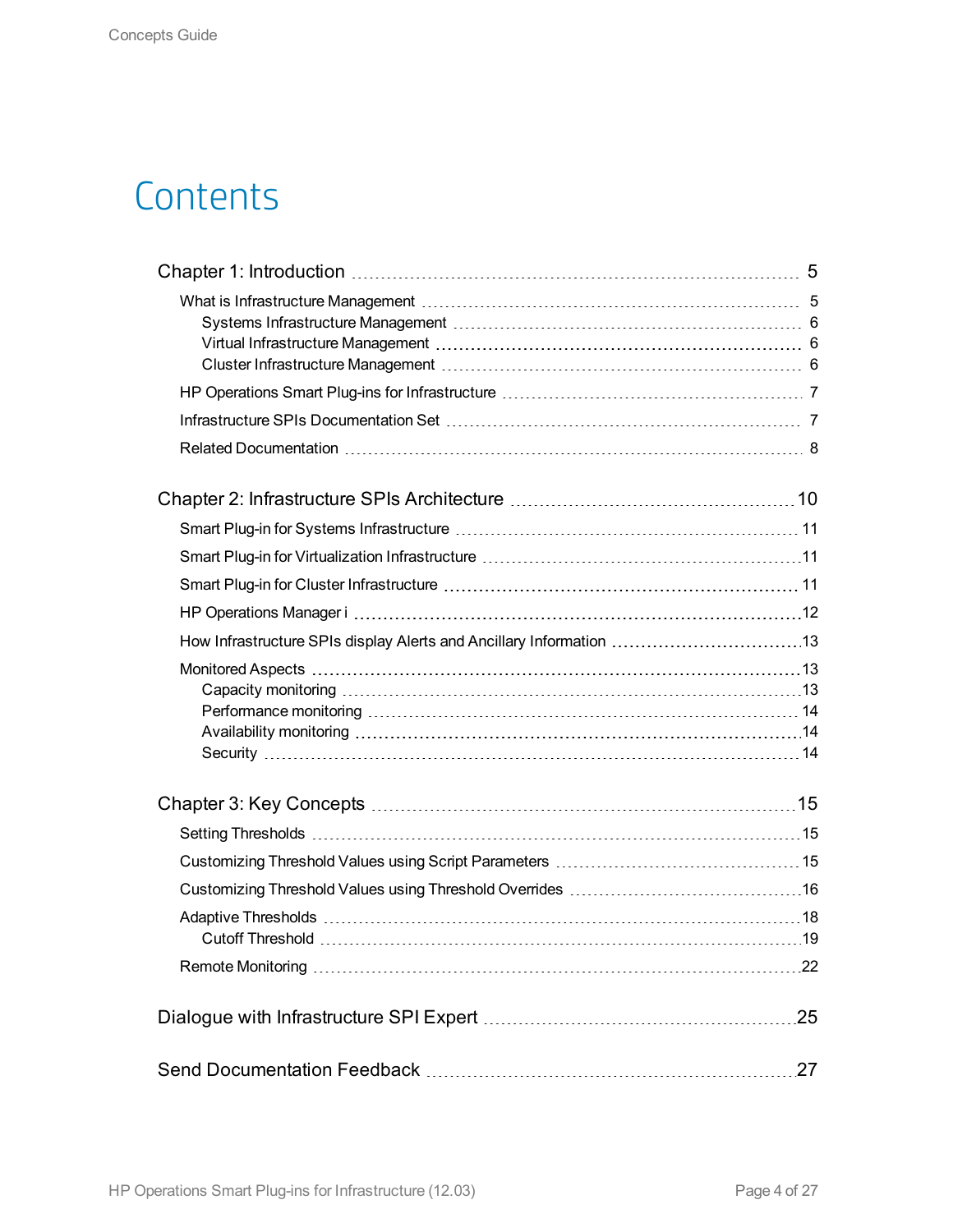## <span id="page-4-0"></span>Chapter 1: Introduction

This chapter provides a broad overview of Infrastructure Management and how the HP Operations Smart Plug-ins for Infrastructure (Infrastructure SPIs) can be effectively used to manage the enterprise wide infrastructure. It introduces concepts that will help you manage your infrastructure resources and processes, monitor applications, and monitor your systems.

## <span id="page-4-1"></span>What is Infrastructure Management

The dependency of enterprise on infrastructure has made it really imperative to look for ways and means to manage IT infrastructure. Infrastructure management not only helps to maintain and optimize business-critical systems but also assures availability of resources in a complex and decentralized IT infrastructure setup.



### **Logical representation of Infrastructure management**

Infrastructure management helps you to monitor, analyze, and optimize the usage of distributed operating systems, application and storage servers, clusters, and virtual machines. It helps to predict infrastructure resource utilization so that IT infrastructure issues can be either avoided or resolved before critical business availability is impacted. It also ensures optimal system performance and availability across the entire setup.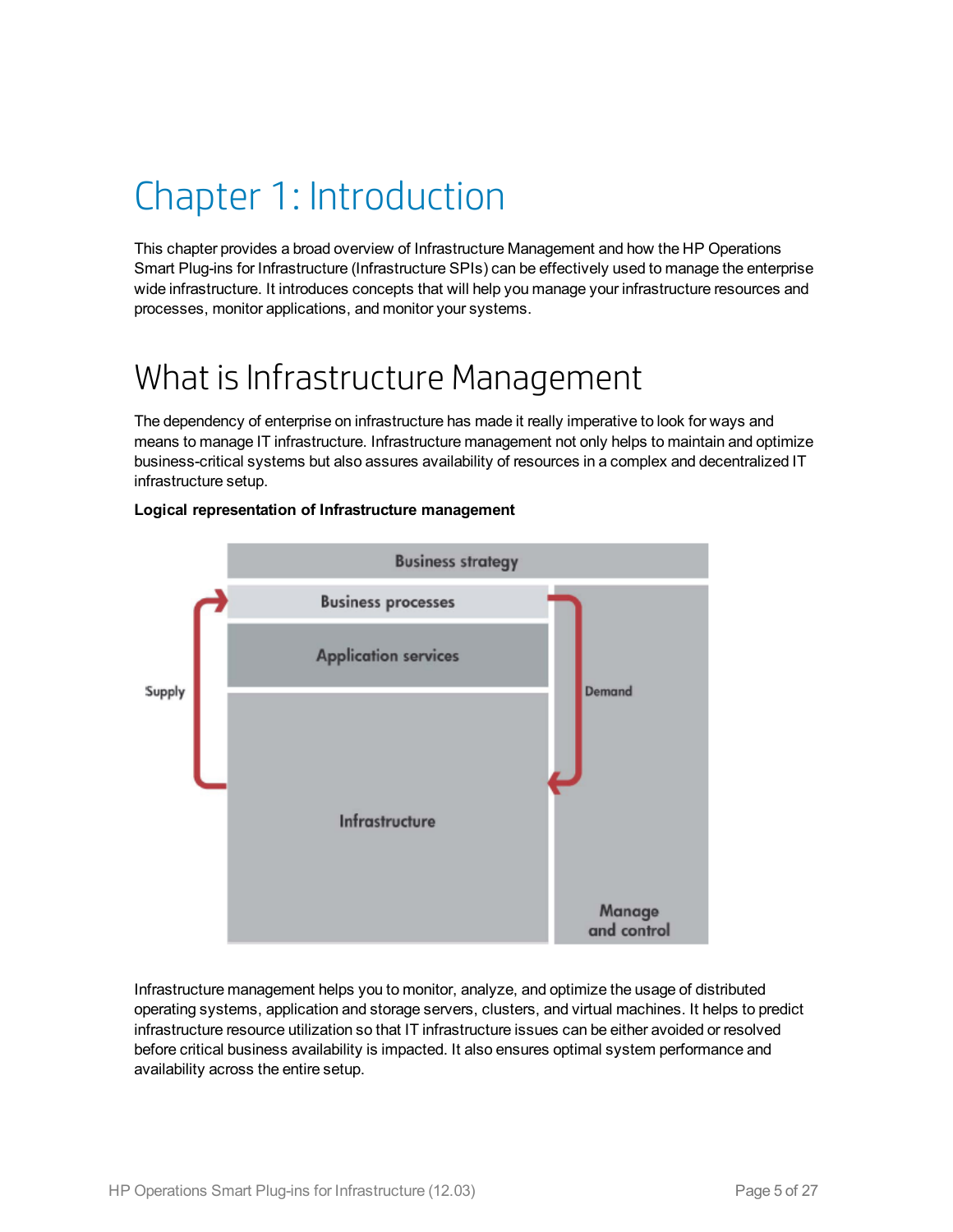The challenges of managing disparate infrastructure environments within a global organization are to coordinate the flow of critical information to resolve problems quickly, and to reduce the downtime and costs.

### <span id="page-5-0"></span>Systems Infrastructure Management

Systems infrastructure is the foundation or base infrastructure that is integral to an enterprise. It includes CPU, operating system, disk, memory, and network resources that need to be continuously monitored to ensure availability, performance, security and smooth functioning of underlying physical systems.

The system downtime can affect the quality of service you offer to the customers. For instance, a CPU bottleneck on the central web server could mean slow response to the customer accessing the server through a client application. This can directly encumber the customer satisfaction for your products and services. Such a scenario can be avoided by continuous monitoring of the systems infrastructure.

Systems infrastructure management enables you to achieve greater efficiency and productivity. It helps you to correlate, identify, and correct root cause of infrastructure faults and performance degradations. By analyzing the trend and performance of base infrastructure you can determine and plan for future requirements.

### <span id="page-5-1"></span>Virtual Infrastructure Management

Virtualization enables dividing the computer resources into multiple execution environments. It abstracts the physical hardware layer to enhance IT resource utilization. Virtual machines are used to consolidate the workloads of several under-utilized servers to fewer machines for effective utilization of hardware. It helps to reduce environmental costs and aids easier management and administration of the server infrastructure. Virtual machines are also used to run multiple operating systems simultaneously. These operating systems can be different versions, or even entirely different systems, which can be on hot standby. Virtualization enables existing operating systems to run on shared memory multiprocessors. Since virtual machines are logical entities and are separate from the physical resources they use, the host environment is able to dynamically assign the resources among them.

Virtualization infrastructure management maximizes resource utilization by providing monitoring services that allow you to visualize and manage your virtual infrastructure. The benefits of managing a virtual infrastructure are lower management costs, centralized management of heterogeneous resources, improved performance, and increased availability with greater visibility into your virtual systems.

### <span id="page-5-2"></span>Cluster Infrastructure Management

A cluster is a group of systems grouped together over a network, to improve performance and availability of systems over that provided by a single system. The distributed software installed on the networked computers turns them into a distributed system and presents the user with a single-system image. Clusters such as Serviceguard (for HP-UX and Linux) and Microsoft Cluster Server (MSCS), are often used to manage servers for high availability.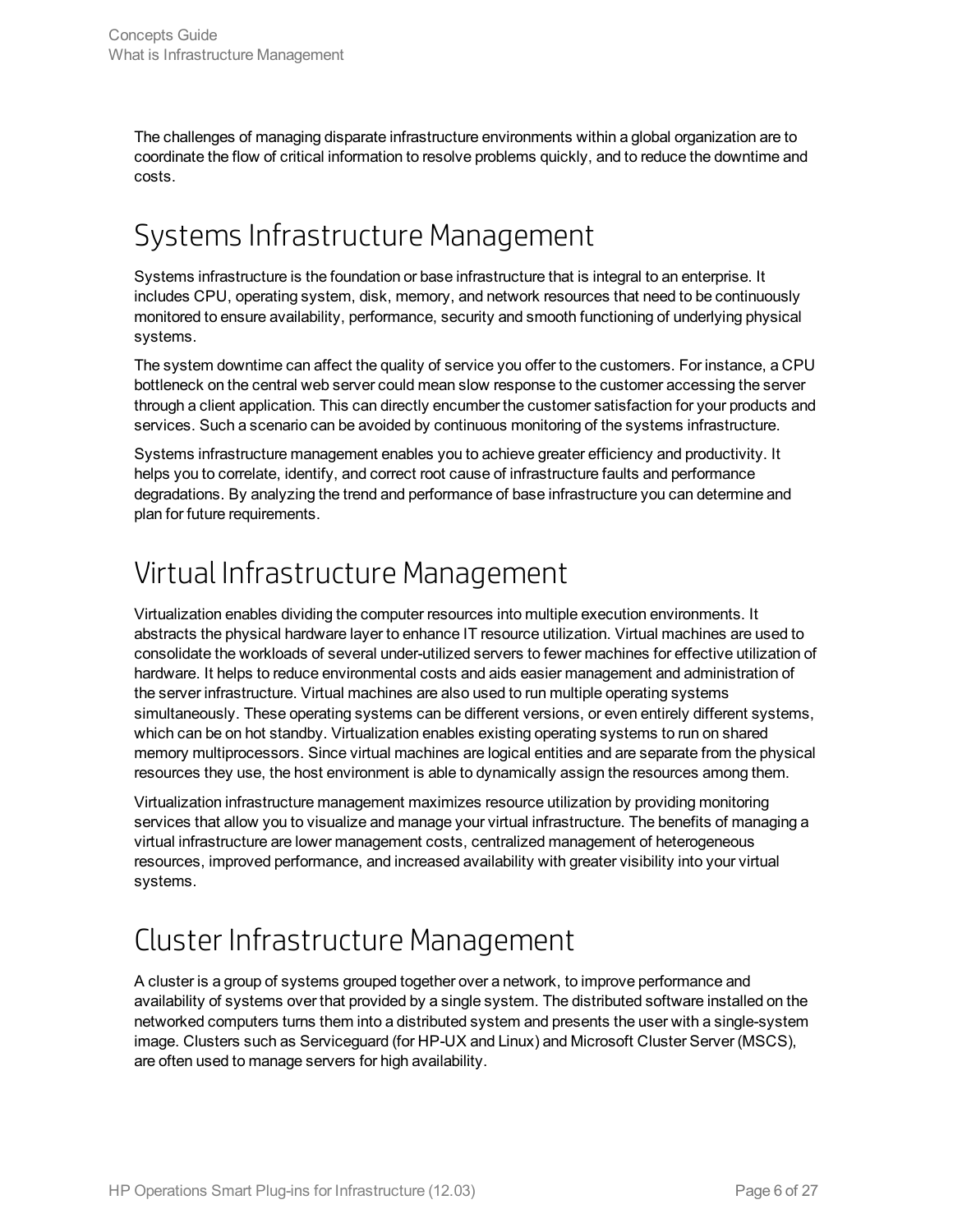There are various ways of clustering the systems, depending upon the purpose. For example, the *Highavailability (HA)* clusters are created to ensure the service availability especially for business critical applications and services. The HA clusters have redundant nodes. If a server with a particular application crashes, the application is immediately restarted on another system without administrative intervention. This redundancy provides high availability of services by eliminating single points of failure. Another category of clusters is *Load-balancing.* Load balancing clusters share the workload among the systems that are members of a cluster, and function as one single virtual computer.

Cluster infrastructure monitoring maximizes resource availability and system performance by providing monitoring services that allow you to visualize and manage all the nodes in your cluster. The benefits of managing a cluster infrastructure are centralized management, improved performance, and increased availability of cluster nodes and resource groups.

## <span id="page-6-0"></span>HP Operations Smart Plug-ins for Infrastructure

The HP Operations Smart Plug-ins for Infrastructure (Infrastructure SPIs) forms a software suite that integrates fully with the HP Operations Manager (HPOM) and extends HPOMs management scope to include distributed enterprise-wide base infrastructure including systems, high-availability clusters (HA clusters), and virtual infrastructure.

The Infrastructure SPIs provide pre-defined management policies to enable you to quickly gain control of the essential elements of your IT infrastructure. It enables relating the cross domain IT infrastructure events with relevant applications and maps them into a hierarchical service map. The map view displays the real-time status of your infrastructure environment and helps to identify the root-cause of alarms reported on operating systems, associated software services, and, in addition, essential hardware elements such as CPU, memory, swap space and so on.

The Infrastructure SPIs can be used to monitor and manage the functionality of the operating systems and associated software and hardware. The operating systems and related infrastructure can be in a clustered and virtualized environment.

<span id="page-6-1"></span>The Infrastructure SPIs are integrated with other HPOM products, such as HP Operations agent, HP Performance Agent, HP Reporter, and HP Performance Manager.

## Infrastructure SPIs Documentation Set

The following documentation map lists the documents that are required for understanding the product.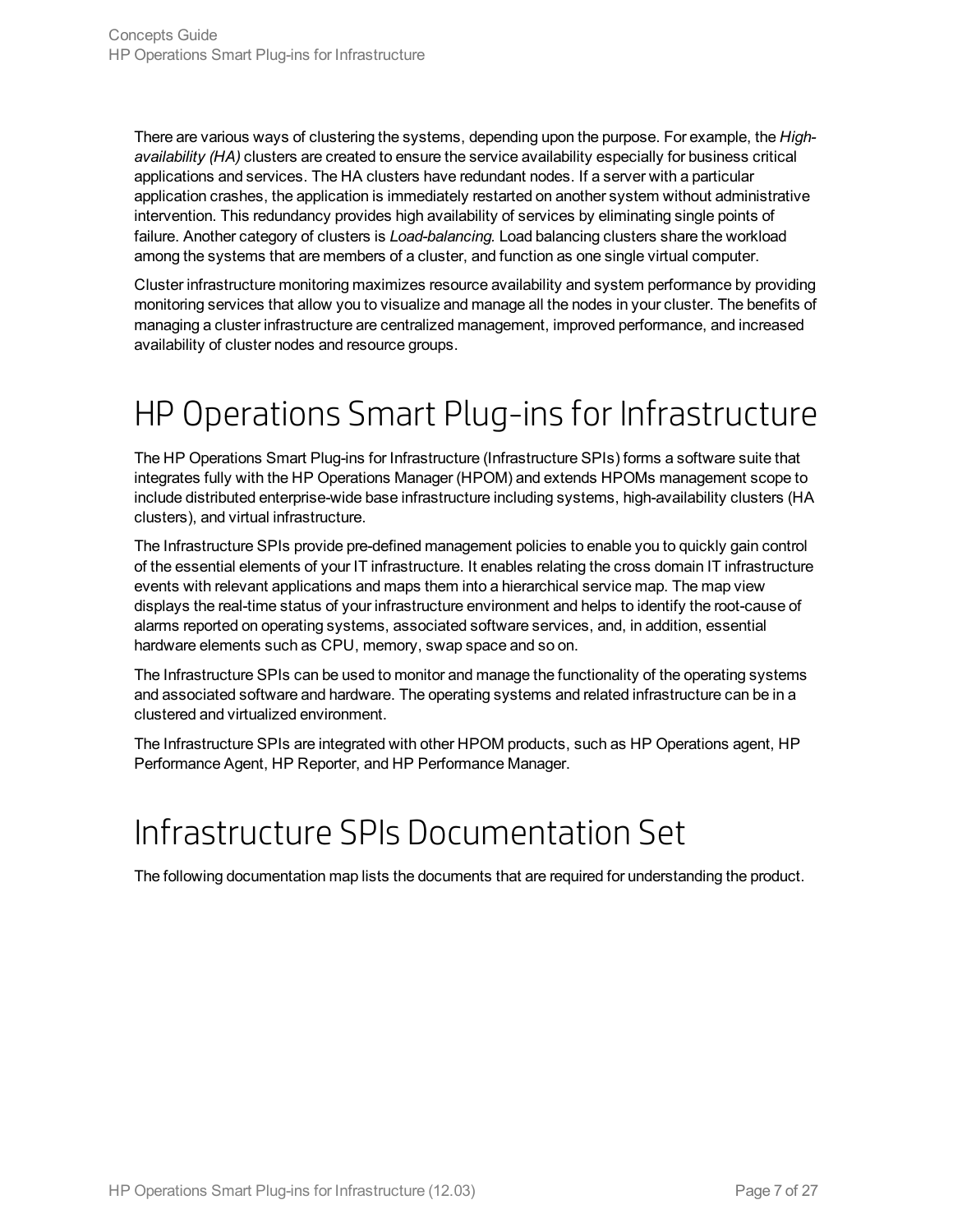

### Documentation Map for Infra SPI

Note: You can download all the above documents from the Doc Server at the following location http://support.openview.hp.com/selfsolve/manuals.

## <span id="page-7-0"></span>Related Documentation

The Infrastructure SPIs are integrated with other HPOM products, such as HP Operations agent, HP Performance Agent, HP Reporter, and HP Performance Manager.

Before you start the installation of the infrastructure SPIs, you must plan the infrastructure. The HP Operations Manager (HPOM) presents you with the framework to monitor and manage multiple systems through a single, interactive console. The HP Operations agent deployed on individual nodes helps you gather vital information to facilitate the monitoring process.

To install and deploy the Operations agent on the nodes, see the following Operations agent documentation:

- HP Operations Agent Installation Guide
- HP Operations Agent Deployment Guide
- HP Operation Agent Release Notes
- HP Performance Agent

You can integrate with HP Reporter to create reports in multiple formats from the data collected by the HP Operations Agent. See the following documentation: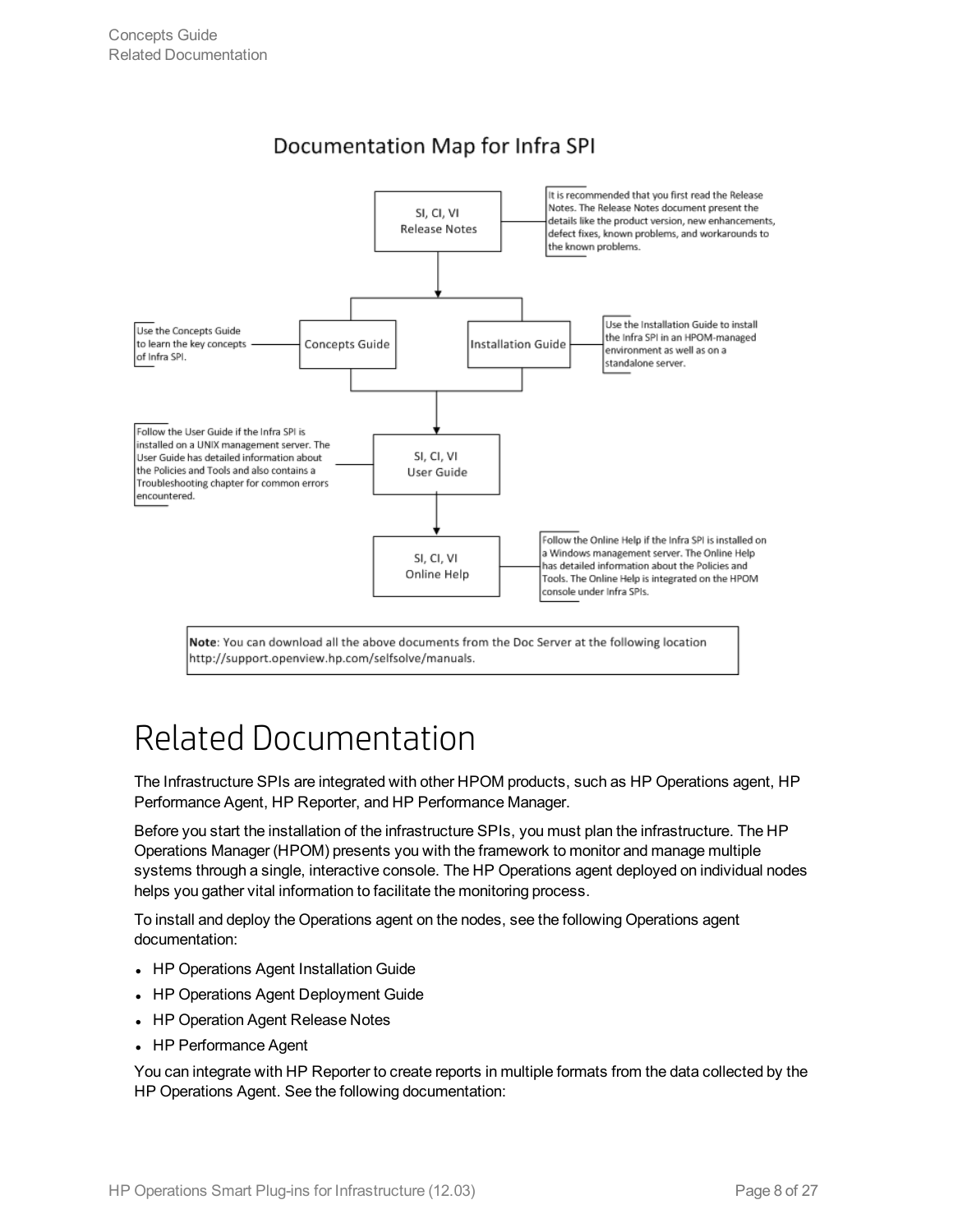- HP Reporter Concepts Guide
- HP Reporter Release Notes
- HP Reporter Installation Guide

Integrate with HP Performance Manager to view and analyze the available data in the form of charts and graphs. See the following documentation:

- HP Performance Manager Installation, Upgrade, and Migration Guide
- HP Performance Release Notes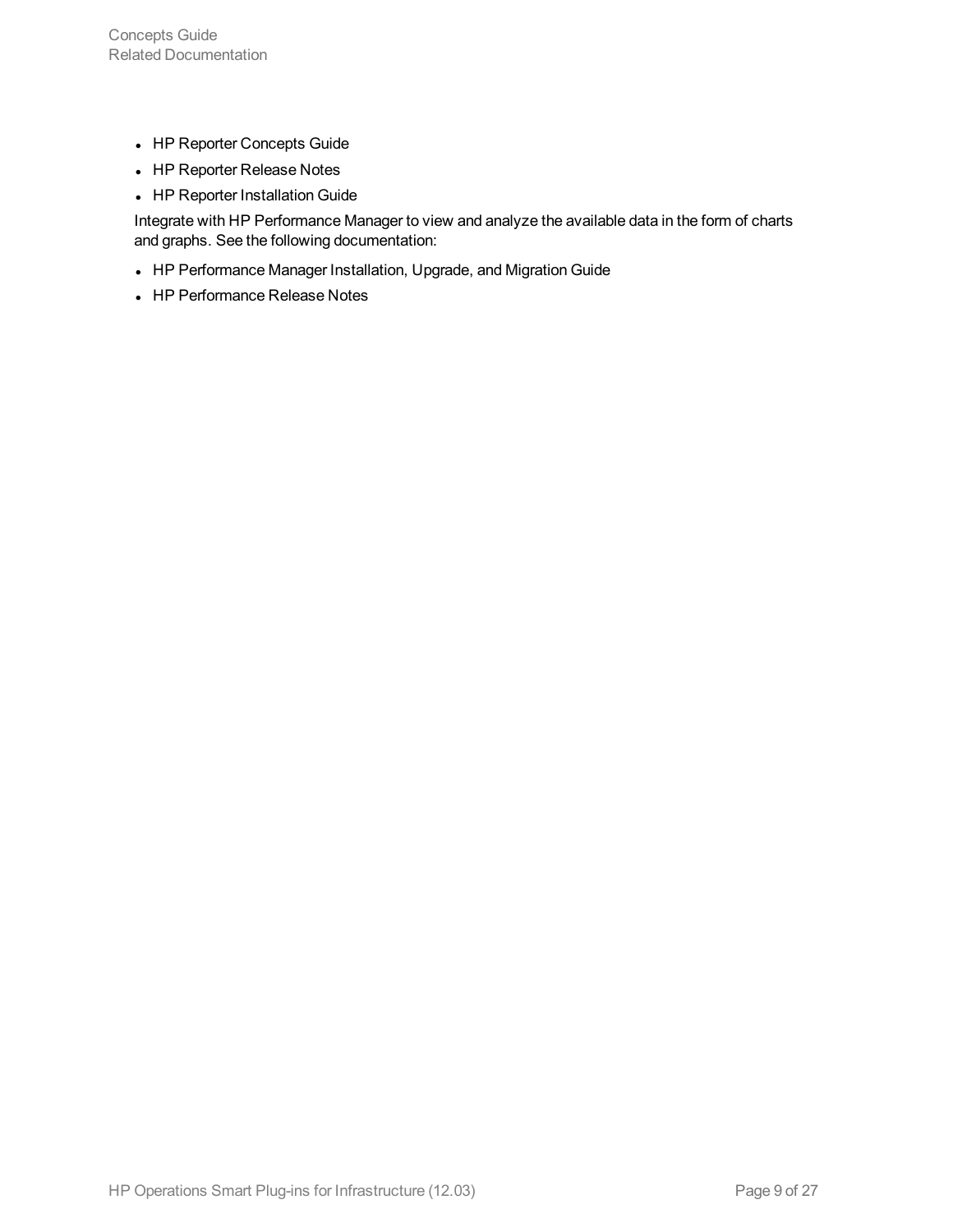## <span id="page-9-0"></span>Chapter 2: Infrastructure SPIs Architecture

The Infrastructure SPIs help you to increase the infrastructure availability and performance, visualize the capacity shortages and trends, and lower the overall operational maintenance cost across your entire environment. They offer common and unified model for managing infrastructure problem on single systems, cluster environments, and virtualized setups.



HP Operations Smart Plug-ins for Infrastructure is a software suite comprising of three SPIs:

- HP Operations Smart Plug-in for Systems Infrastructure
- HP Operations Smart Plug-in for Virtualization Infrastructure
- HP Operations Smart Plug-in for Cluster Infrastructure

To find an infrastructure-specific policy, such as for a cluster, you can use the policy folder. For example:

*On HPOM for Windows console:*

### **Policy management Policy groups Infrastructure Management en Cluster Infrastructure**

*On HPOM for UNIX/Linux console:*

**Policy Bank Infrastructure Management en Cluster Infrastructure**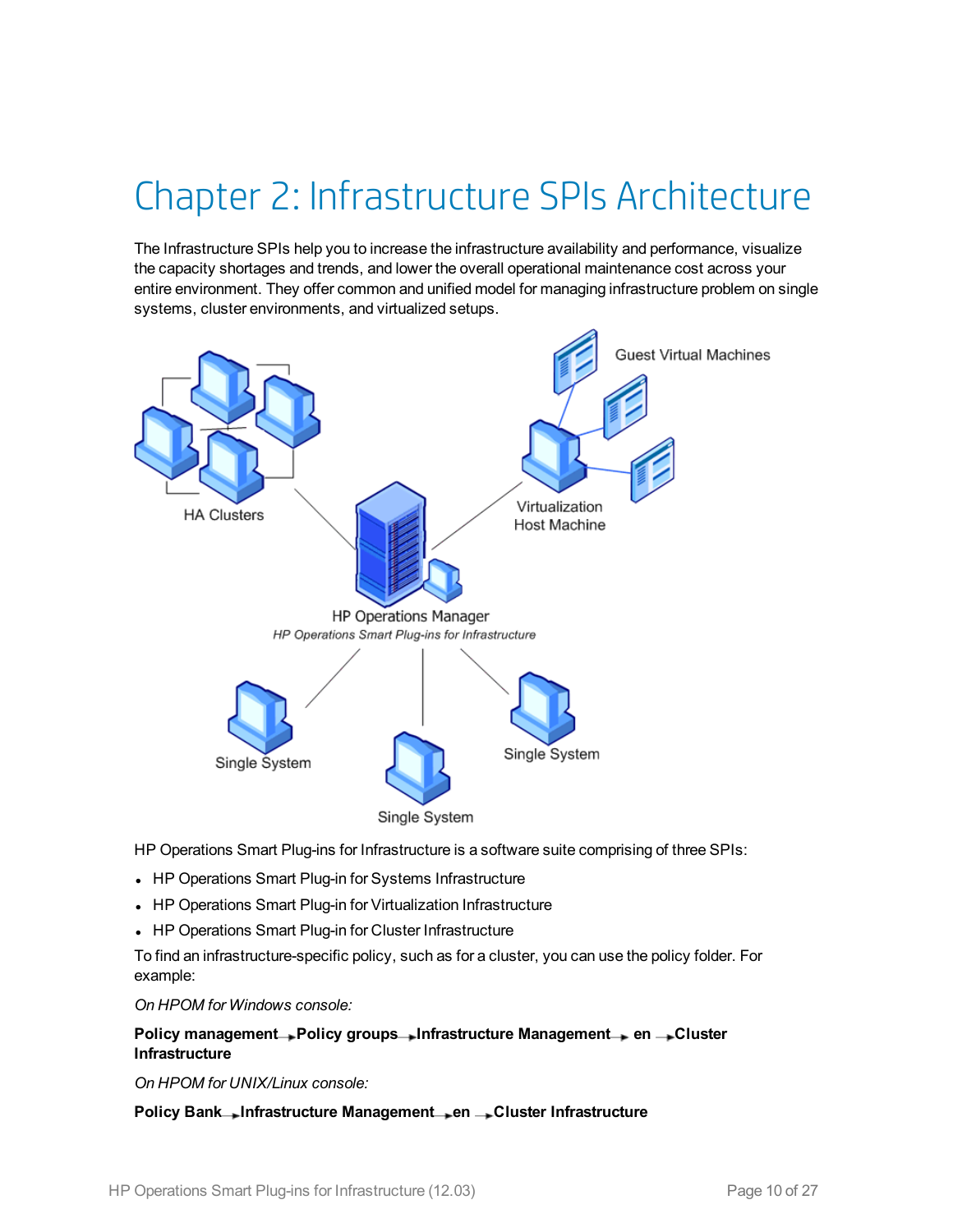## <span id="page-10-0"></span>Smart Plug-in for Systems Infrastructure

The Smart Plug-in for Systems Infrastructure (Systems Infrastructure SPI) helps you monitor enterprise wide single systems running Microsoft Windows or enterprise Linux distributions. It sends out alerts to the HPOM console for performance, capacity utilization, availability, and security of the monitored systems. The Systems Infrastructure SPI discovery policy gathers service information from the managed nodes such as hardware resources, operating system attributes, and applications and adds this information to the HPOM Services area.

<span id="page-10-1"></span>If the managed node is a cluster node, the discovery policy initiates Cluster Infrastructure SPI discovery. The Cluster Infrastructure SPI discovers the clusters, cluster nodes, and resource groups.

## Smart Plug-in for Virtualization Infrastructure

The Smart Plug-in for Virtualization Infrastructure monitors performance, capacity and availability aspects of the virtual resources.

The virtual infrastructure consists of the following components:

**Host Machines** are the physical machines allow sharing of the machine resources between different virtual machines.

<span id="page-10-2"></span>**Guest Machines** are the virtual machines that run on the host machines abstracting the details of the underlying hardware or operating system.

## Smart Plug-in for Cluster Infrastructure

The Smart Plug-in for Cluster Infrastructure helps you monitor high availability (HA) cluster infrastructure on the network. It sends out alerts to the HPOM console for performance and availability of the clustered nodes. The availability of clustered nodes can be affected due to downtime. Downtime may be planned due to maintenance or routine operations such as upgrade, space management or system reconfiguration or unplanned due to power outage, human error, data corruption, and software or hardware errors.

The HA cluster infrastructure consists of the following components:

**Cluster service** controls cluster activity, communication between the cluster servers, and operations in case of a failure.

**Cluster nodes** are specially linked servers running the cluster service.

**Cluster resource group** is a group of cluster resources that are managed as a unit of failover.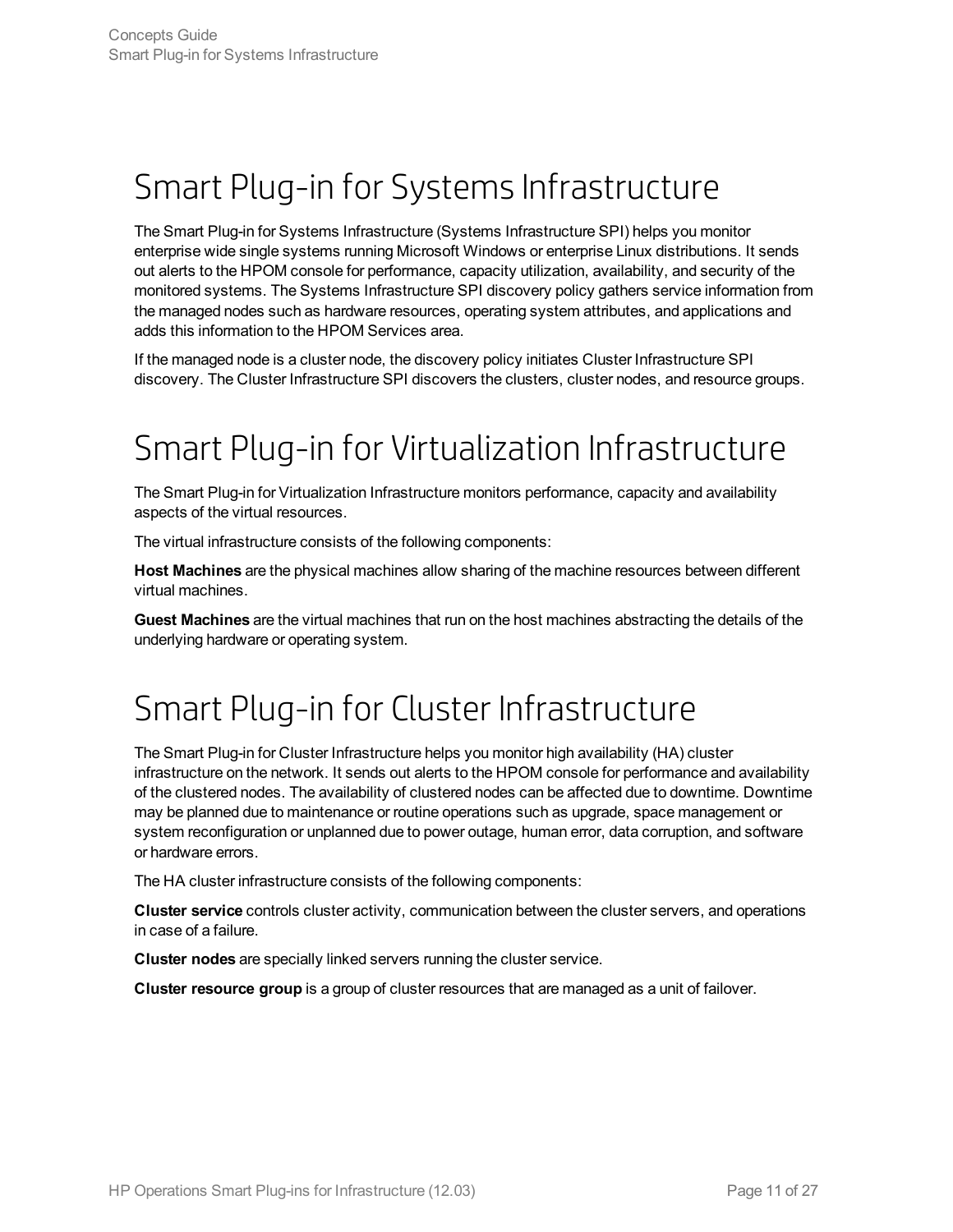## <span id="page-11-0"></span>HP Operations Manager i

HP Operations Manager i (referred to in this guide as HP OMi) is an event and performance manager that helps you to monitor heterogeneous network from the perspective of its operational infrastructure and, at the same time, from the perspective of business services, in a large and complex environment. It is responsible for gathering information about infrastructure health, systems, and applications to help identify and resolve specific operations problems.

HP OMi helps you achieve the following:

HP OMi

Management Server

OMi content pack for

**Infrastructure SPIs** 

- Create a superior view of infrastructure health across systems and networks.
- Consolidate events into one central console and correlate the IT infrastructure events and end user management events.
- Automatically determine with topology-based event correlation the root cause and event relationship.
- Effectively make use of the advanced service health for the IT infrastructure.

To achieve this, HP OMi requires the HP Business Service Management (BSM) platform and HP Operations Manager. HPOM forwards the OMi ready events that occur in your managed environment to the HP OMi where they are evaluated. The image below is a logical representation of the communication between HPOM and HP OMi.

# **OMi Ready Events** Managed nodes

#### **Logical representation of communication between HPOM and HP OMi**

HP OMi uses content packs to exchange customized, HP OMi-related data between instances of the HP OMi management server. A content pack contains a complete snapshot of all (or any part of) the HP OMi rules, tools, mappings, assignments, and menu options that you define and configure to help users manage your IT environment with HP OMi. You can specify the content you want to update when synchronizing the topology between HP OMi and HP Operations Manager.

**HPOM** 

Management Server

**Infrastructure SPIs** 

Using the Infrastructure SPIs, you can manage your infrastructure in HPOM and monitor the availability, use, and performance of the HPOM as managed nodes. Infrastructure SPIs include preconfigured content pack that enables HP OMi to analyze events related to infrastructure.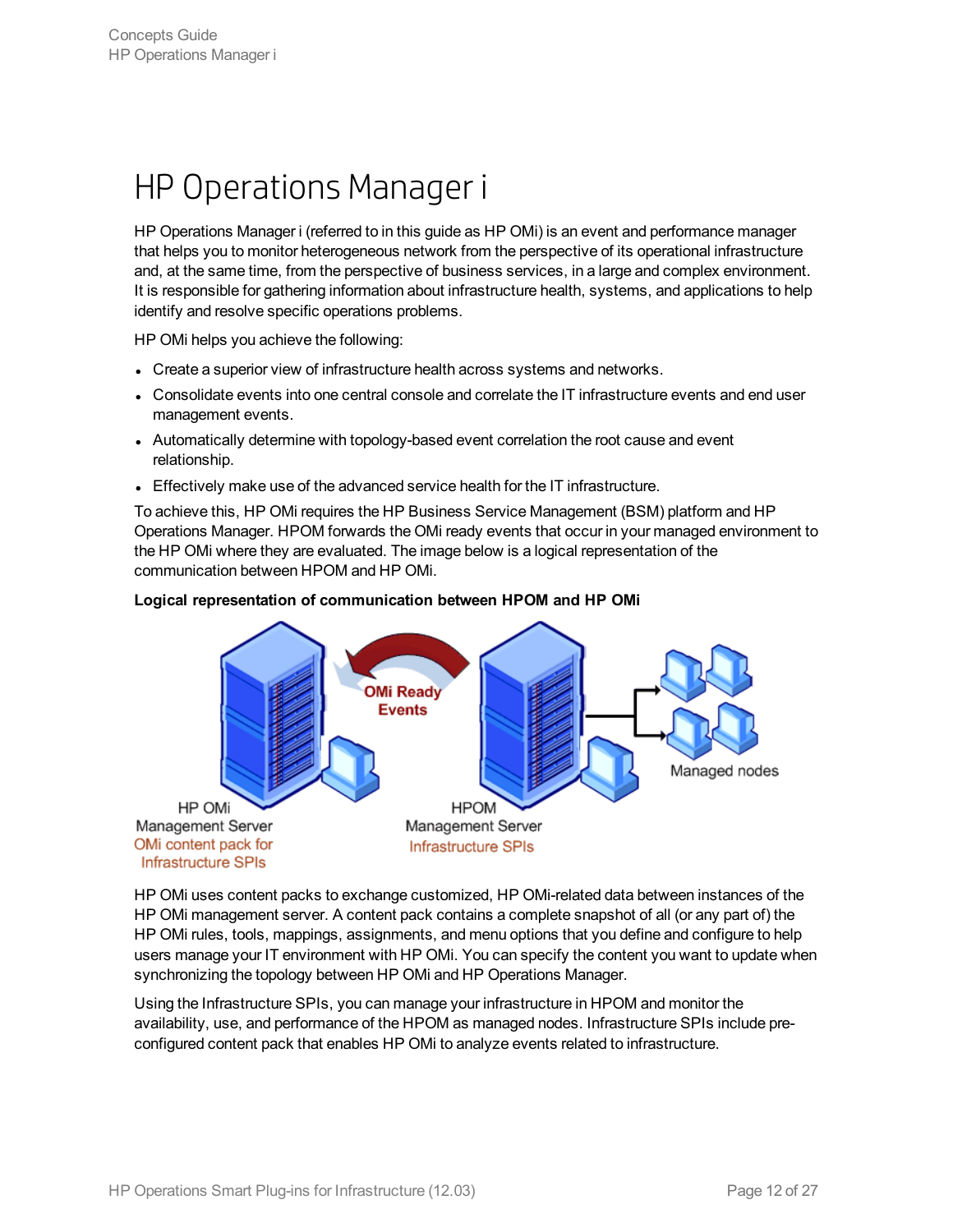## <span id="page-12-0"></span>How Infrastructure SPIs display Alerts and Ancillary Information

Infrastructure SPIs displays information that helps to analyze, isolate and resolve infrastructure issues. It displays information in various forms:

**Message alerts** are displayed in the HPOM message browser. Using the measurement threshold policy settings and the collected values for each targeted metric that the collector/analyzer has gathered, the Infrastructure SPIs forward appropriate messages to the HPOM console, where they are displayed with a color-coded severity level.

**Instructions text** offers problem resolution suggestion. It is available within the generated message Properties sheet. To view the text, right-click the message, select **Properties**, and choose the **Instructions** tab.

**Reports** provide a picture of system, cluster, or virtualization resources. You can use reports to observe performance and usage trends.

**Graphs** help you to look at usage trends, compare performance between systems, and analyze the metric collected data. A set of preconfigured graphs are provided with the System Infrastructure SPI and Virtualization Infrastructure SPI.

<span id="page-12-1"></span>**Annotations** are additional notes in the HPOM messages. Infrastructure SPI messages contains annotations providing status and the output of the automatic actions that run on the managed node.

## Monitored Aspects

The Infrastructure SPI adds to the monitoring capabilities of HPOM by monitoring Infrastructure data that is targeted and gathered according to rules and schedule specifications contained within policies.

As the usage of IT resources changes, and functionality evolves, the amount of disk space, processing power, memory, and other parameters also change. It is essential to understand the current demands, and how they will change over time. Monitoring these aspects over a period of time is beneficial in understanding the impact on IT resource utilization. Infrastructure management analyzes current and historical performance to accurately predict future resource capacity needs.

### <span id="page-12-2"></span>Capacity monitoring

Capacity monitoring helps to deliver performance at the required service level and cost. It ensures that the capacity of the IT infrastructure corresponds to the evolving demands of the business. It helps identify the under-utilized and over-utilized resources.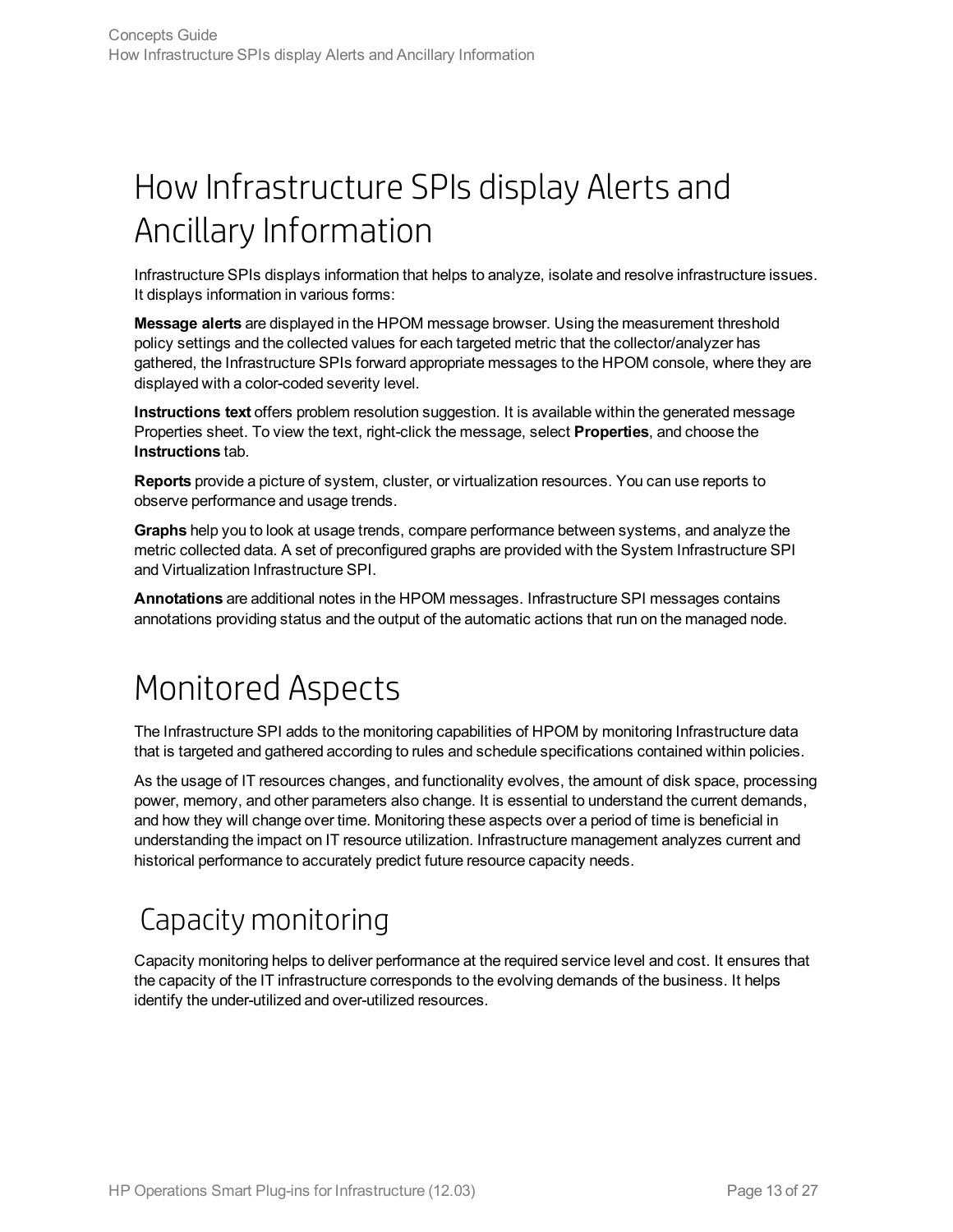### <span id="page-13-0"></span>Performance monitoring

Performance monitoring helps to preempt performance disruption and identify infrastructure issues that can threaten service quality. The collected performance data is used to correlate events across the entire infrastructure of servers, operating systems, network devices, and applications in order to prevent or identify the root cause of a developing performance issue.

### <span id="page-13-1"></span>Availability monitoring

Availability monitoring helps to ensure adequate availability of resources. It is important to identify unacceptable resource availability levels. The current load on IT infrastructure is computed and compared with threshold levels to see if there is any shortfall in resource availability.

### <span id="page-13-2"></span>Security

Security monitoring helps to identify security issues and vulnerabilities across heterogeneous operating environments so that corrective steps can be initiated in a timely manner. This is necessary to ensure the continuity of service and safety of information.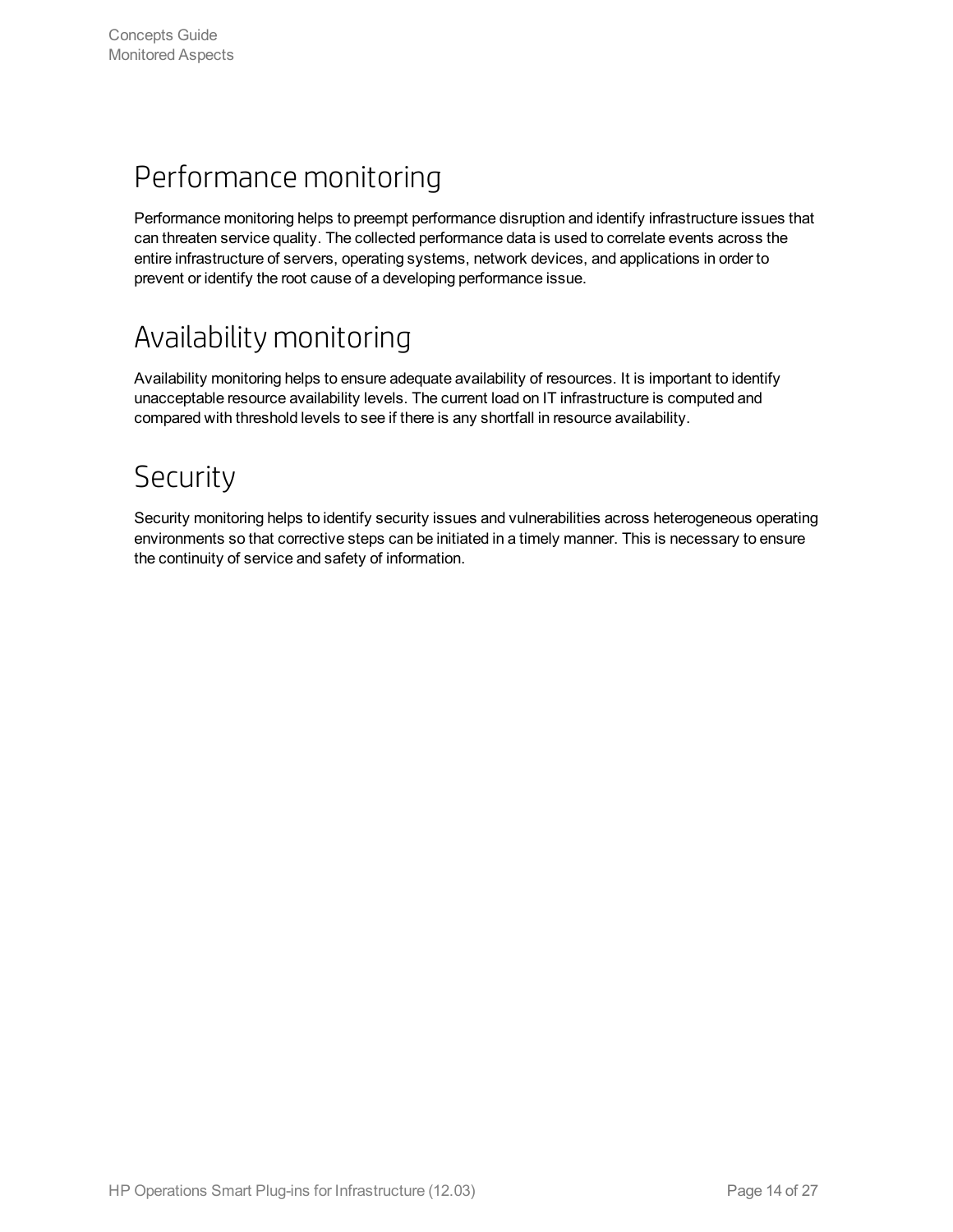# <span id="page-14-1"></span><span id="page-14-0"></span>Chapter 3: Key Concepts

## Setting Thresholds

Most policies have multiple threshold levels. It is essential to set the threshold values carefully for each level because the message alert on the HPOM for Windows console depends upon the set threshold value.

<span id="page-14-2"></span>Infrastructure SPIs enable you to set and modify policy threshold values in the following ways:

## Customizing Threshold Values using Script Parameters

If the default values do not suit your particular environment, you can change the type of threshold as well as the defined threshold limits. The Script-Parameter tab in a policy displays the parameter names for the thresholds. These parameter names are case-sensitive.

#### **To modify thresholds for Measurement Threshold type policies:**

- 1. Start the HP Operations GUI and use the Console Tree to browse to the **Infrastructure Management** policy group/ policy bank.
- 2. Locate the policy you want to modify by expanding the appropriate policy group Virtualization Infrastructure, Systems Infrastructure, or Cluster Infrastructure and their appropriate subordinate groups.
- 3. Open the **Policy Edit** window.
- 4. Select the **Script-Parameters** tab and set the new threshold value for the thresholds as appropriate. In the absence of the Script-Parameters tab in the policy, you can use the Threshold levels tab to set threshold values.

**Example of modifying threshold for Measurement Threshold policy**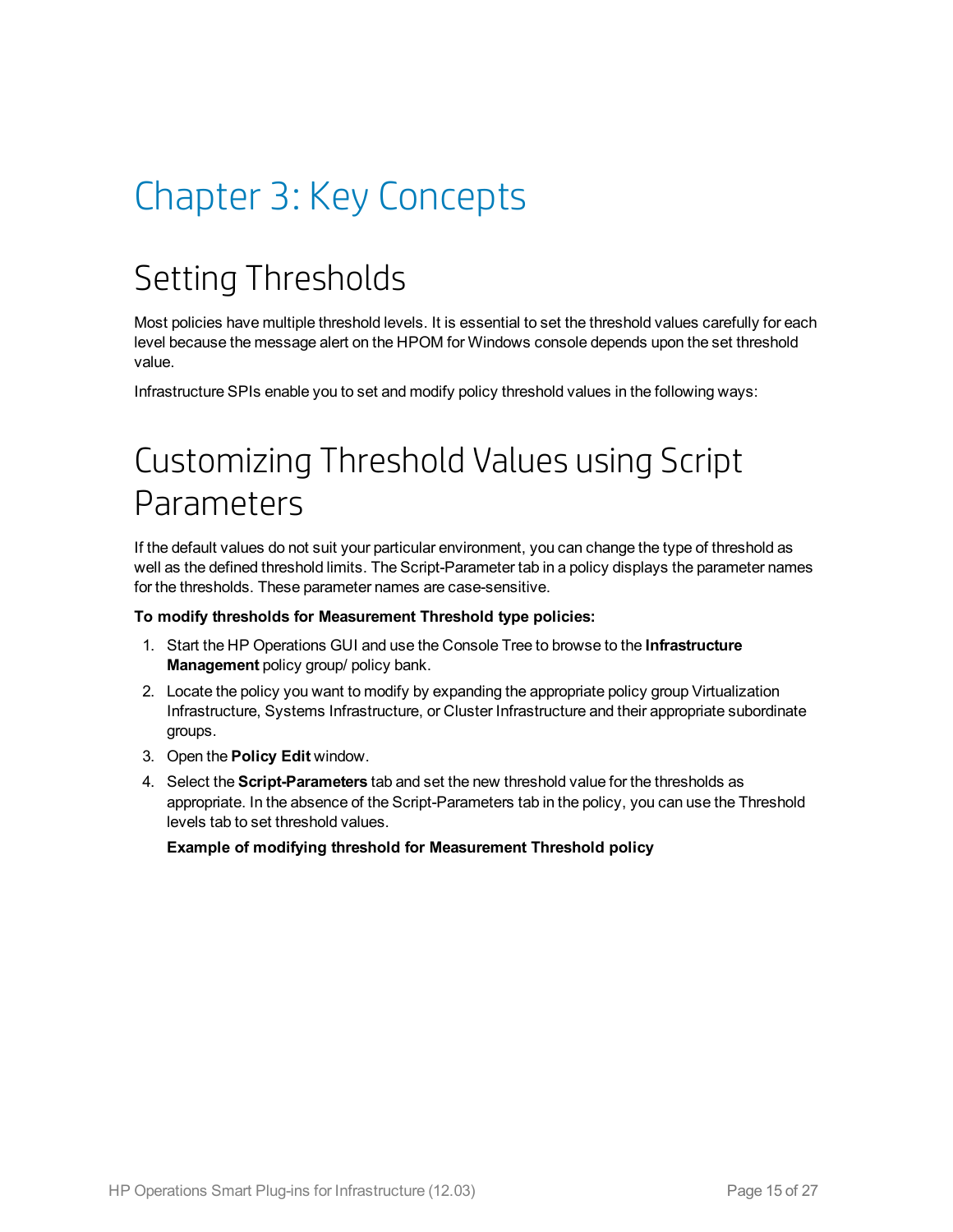|      |                                                                                                               |                                     | SI-DiskCapacityMonitor [100.1] (Measurement Threshold)                                                                                                                         |                         |                      | $\overline{\mathbf{L}^{\mathbb{C}}$ |
|------|---------------------------------------------------------------------------------------------------------------|-------------------------------------|--------------------------------------------------------------------------------------------------------------------------------------------------------------------------------|-------------------------|----------------------|-------------------------------------|
| File | View Help -                                                                                                   |                                     |                                                                                                                                                                                |                         |                      |                                     |
|      | Save and Close [4] Save                                                                                       |                                     | ?<br>Help                                                                                                                                                                      |                         |                      |                                     |
|      | Source                                                                                                        | Script-Parameters   Rules   Options |                                                                                                                                                                                |                         |                      |                                     |
|      | Name                                                                                                          | Caption                             |                                                                                                                                                                                | Value                   | Default              | Edit                                |
|      | SpaceUtilCriticalThreshold<br>SpaceUtilMajorThreshold<br>SpaceUtilMinorThreshold<br>SpaceUtilWarningThreshold |                                     | logical drive/fs space utilization - criti<br>logical drive/fs space utilization - maj<br>logical drive/fs space utilization - min<br>logical drive/fs space utilization - war | 65535<br>95<br>90<br>85 | 95<br>90<br>85<br>80 |                                     |
|      | SpaceUtilWarningThreshold properties                                                                          |                                     |                                                                                                                                                                                |                         |                      | ⊠                                   |
|      | Parameter:                                                                                                    | SpaceUtilWarningThreshold           |                                                                                                                                                                                |                         |                      |                                     |
|      | logical drive/fs space utilization - warning severity threshold<br>Caption:                                   |                                     |                                                                                                                                                                                |                         |                      |                                     |
|      | Value data type:                                                                                              | String                              |                                                                                                                                                                                |                         |                      |                                     |
|      | Value:                                                                                                        | 85                                  |                                                                                                                                                                                |                         |                      |                                     |
|      |                                                                                                               | Default is "80"                     |                                                                                                                                                                                |                         |                      |                                     |
| Re   |                                                                                                               |                                     | Default                                                                                                                                                                        | 0K                      | Cancel               | NUM.                                |

5. Click **OK** to save the changes.

<span id="page-15-0"></span>Redeploy the policy to the appropriate managed nodes.

## Customizing Threshold Values using Threshold **Overrides**

The threshold overrides concept provides additional flexibility to the Infrastructure SPIs by controlling how a set of threshold values is applied to the target managed nodes. The *ThresholdOverrides* policy enables you to override the thresholds for multiple polices on a managed node.

You can set the threshold value across multiple policies in one step, by creating a list of all threshold parameter names and values, and override the thresholds across policies on a managed node. You can use this list of threshold parameters to standardize the setting on multiple managed nodes. In case you want to change values for a node, you can modify the values in the list and deploy the *ThresholdOverrides* policy on that particular managed node.

#### **Example of threshold overrides policy**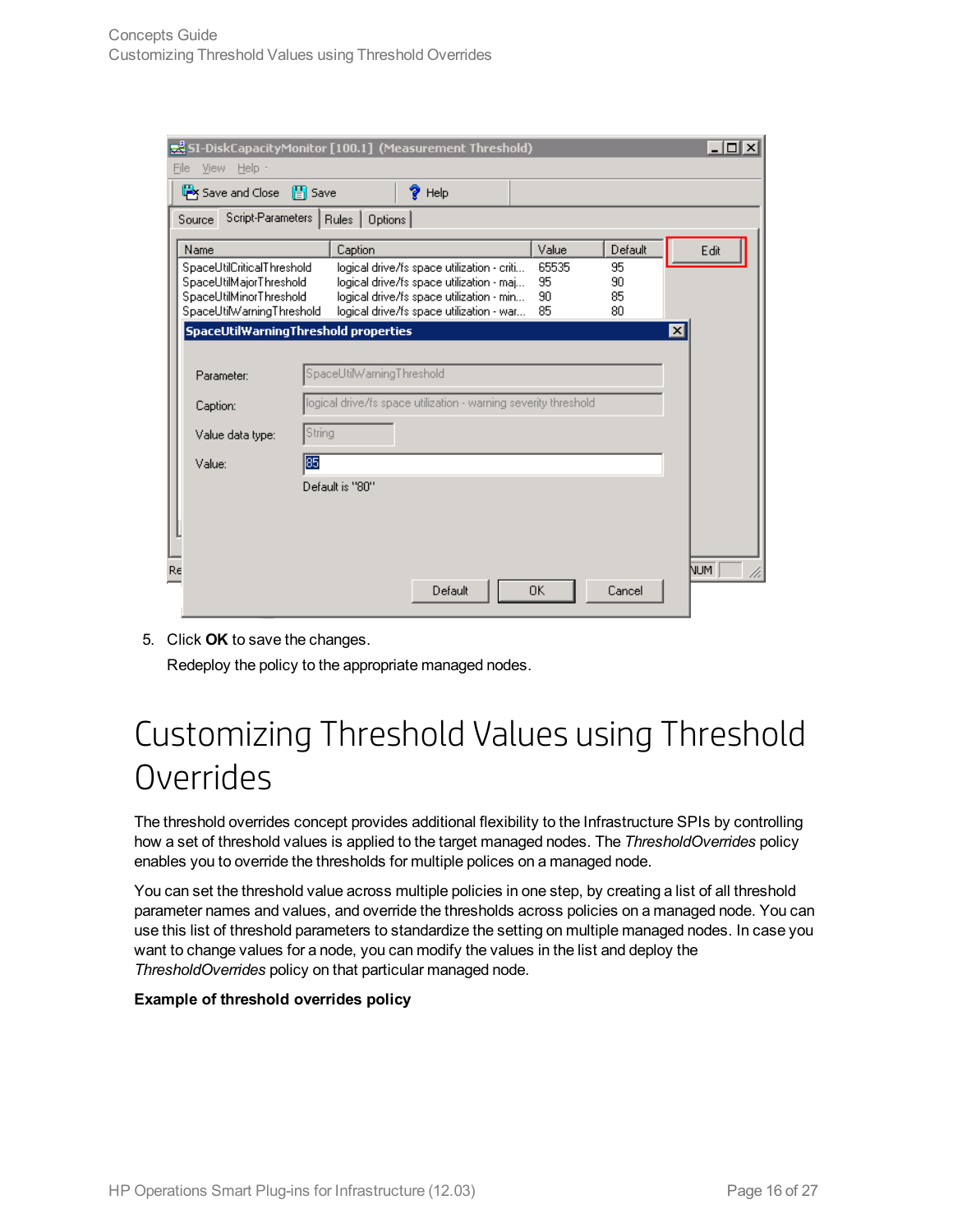| E,   |         | ThresholdOverridesLinux [100.0] (Node Info)      |      |
|------|---------|--------------------------------------------------|------|
| File | View    | Help $\cdot$                                     |      |
|      |         | Save and Close<br><b>圖</b> Save<br>$\gamma$ Help |      |
|      | General |                                                  |      |
|      |         |                                                  |      |
|      | 1       | ;XPL config                                      |      |
|      | 2       | [eaaqt]                                          |      |
|      | 3       | CPUbusytimeCriticalThreshold=70                  |      |
|      | 4       | CPUbusytimeMajorThreshold=60                     |      |
|      | 5       | CPUbusytimeMinorThreshold=50                     |      |
|      | 6       | CPUbusytimeWarningThreshold=40                   |      |
|      | 7       |                                                  |      |
|      | 8       | VMFSUsageCriticalThreshold=95                    |      |
|      | 9       | VMFSUsageMajorThreshold=90                       |      |
|      | 10      | VMFSUsageMinorThreshold=85                       |      |
|      | 11      | VMFSUsageWarningThreshold=80                     |      |
|      | 12      |                                                  |      |
|      | 13      | MemPageOutRateMajorThreshold=4000                |      |
|      | 14      | MemPageOutRateMinorThreshold=400                 |      |
|      | 15      | MemPageOutRateWarningThreshold=100               |      |
|      | 16      |                                                  |      |
|      | 17      | MemSwapoutByteRateMajorThreshold=10              |      |
|      | 18      | MemSwapoutByteRateMinorThreshold=8               |      |
|      | 19      | MemSwapoutByteRateWarningThreshold=5             |      |
|      | 20      |                                                  |      |
|      | 21      |                                                  |      |
|      |         |                                                  |      |
|      | Ready   |                                                  | NUM. |

These steps help you to override the threshold settings for the policies on a particular managed node. You can create copies of this policy to set different sets of values on other managed nodes. After specifying the overriding thresholds, make sure that you deploy the policy to the managed nodes.

**Note:** ThresholdOverrides policy is of the type Node Info. These polices do not generate and send messages to the HPOM console.

Additionally, you can modify the threshold values in a policy directly by using XPL configuration settings. To view and change the settings for policy thresholds in the XPL, use the following commands:

• View the XPL configuration settings namespace:

ovconfget eaagt

• Change the threshold values:

ovconfchg -ns eaagt -set <threshold name> <overriding threshold value>

Example:

ovconfchg -ns eaagt -set VMFSUsageCriticalThreshold 91

-set VMFSUsageMajorThreshold 86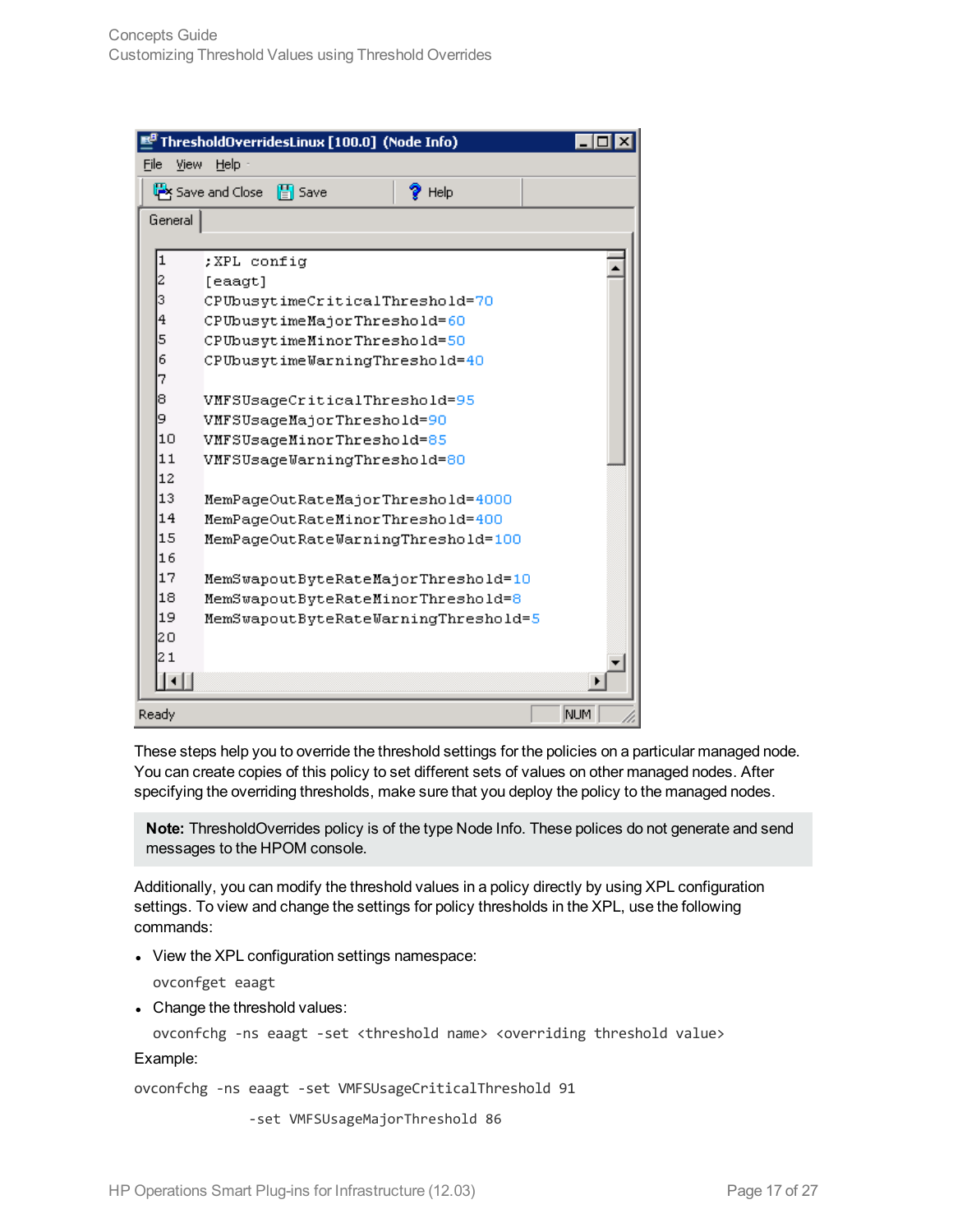-set VMFSUsageMinorThreshold 81

-set VMFSUsageWarningThreshold 76

## <span id="page-17-0"></span>Adaptive Thresholds

The adaptive threshold concept is used to determine optimal threshold values by using the historical records for performance characteristics and usage patterns of infrastructure resources, instead of using fixed threshold values specified in the policies. The policies that use adaptive thresholds calculate the average value of the metric during the last hour. The average value is then compared to the data collected in the previous 4 weeks during the same hour or day interval. If there is a significant difference in the value, the policy generates an alert.

Constant threshold values set in the policies are ideal for a specific scenario, but not for all scenarios. It is necessary to change the threshold values according to the type of environment for improved performance of the infrastructure resources. Distributed system environments generally follow predictable trends over time. Adaptive threshold helps to automatically calculate the threshold values according to available performance data for previous weeks.

When policies that use adaptive threshold are deployed on managed nodes, the adaptive threshold script establishes a baseline from the historic samples. The policy stores the value of the metric collected from the previous 4 weeks for the same day and same time slot known as **Historic Data or Baseline Data**. The sampled data is collected from the HP Embedded Performance Component or HP Performance Agent. These samples help identify previous trends in infrastructure performance. Based on these trends, the threshold range is automatically calculated.

**Current Data** is the data collected over the last hour period. Comparing the current performance data with the historical data enables to detect deviations from normal behavior. An alert is generated when an abnormal behavior is detected.

**Standard deviation** is calculated by comparing the value of current data against the average value of the historic data. If the standard deviation value is high or low it means the metric value varies historically.



The script compares the current data average with the standard deviation levels, to determine if the current data exceeds or precedes either one standard deviation or two standard deviations of the baseline data.

If the current value exceeds the one standard deviation, but not two standard deviations, then the policy generates warning severity message. Similarly, if the current value exceeds two standard deviations,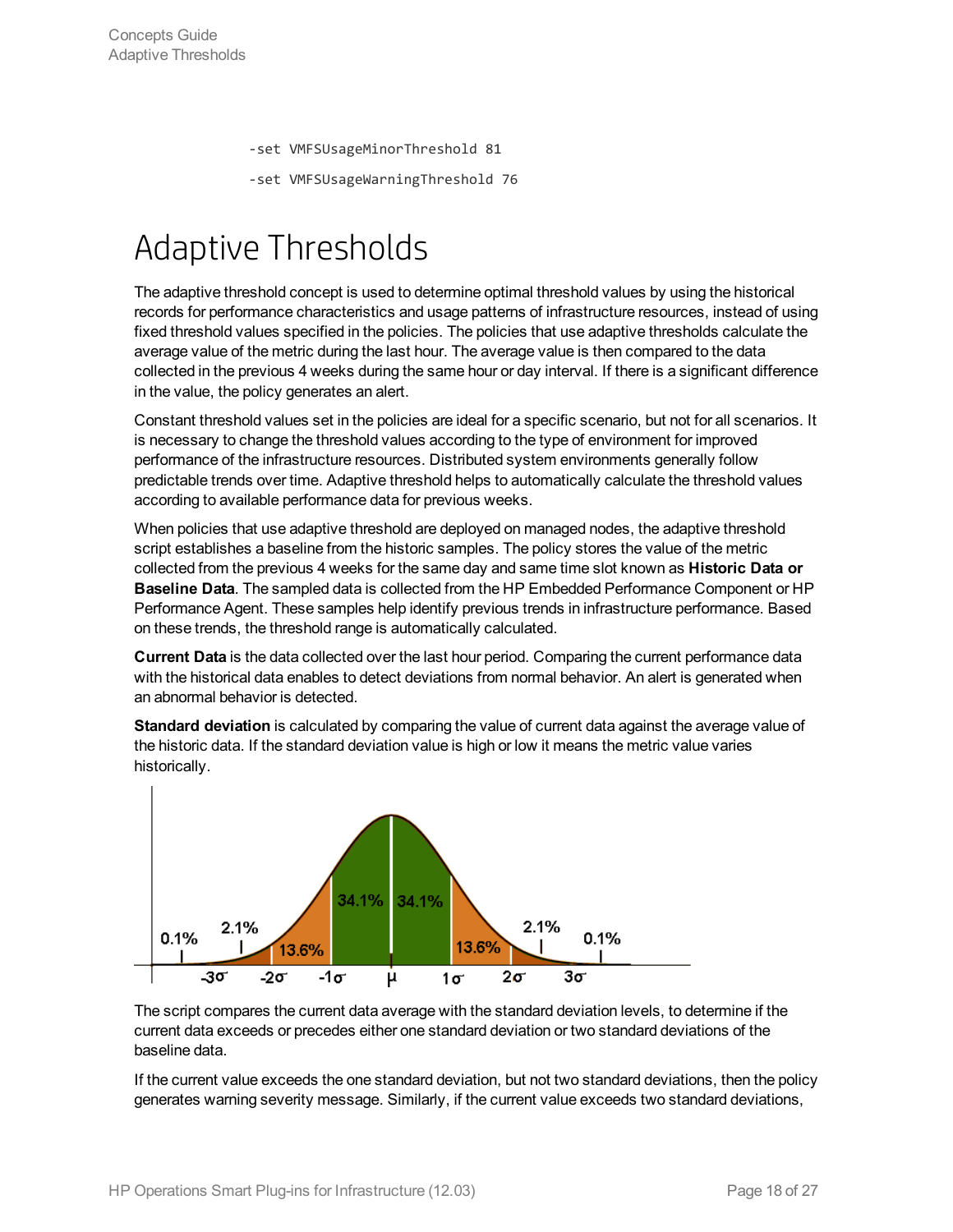the policy generates a major severity message. The number of standard deviations and messages severities are configurable using the policy script parameters.

You can pre-define the values for MajorDeviation, WarningDeviation, and MinorDeviation in the policy as part of the script parameters. The parameters display the number of standard deviations from normal, at which the policy generates a major, warning, or minor severity message respectively.

The infrastructure resources that have sporadic usage at intervals greater than one month may not be suitable candidates for implementation of adaptive thresholds. For example, if you have an analysis server that really works hard only during the quarters last week, then the policy that use adaptive threshold will not be suitable. This is because it will compare this activity against the activity during the previous 4 weeks that are not representative of the activity during the last week.

Adaptive Threshold is calculated as follows:

Range for normal behavior = Historic Average N  $*$  Historic Standard Deviation

In this instance, Historic Average is the average of the Historic Data and N is the value of the Major, Minor, or Warning Deviation.

#### **For example:**

Consider the average for memory utilization of a system during the last hour is 60% and the historic data over the last 4 weeks on the same day and hour averages 40% with a standard deviation of 5. Next, consider that the policy is configured with a value of 3.5 for the parameter MajorDeviation.

As per the Adaptive Threshold calculation:

Range for normal behavior =  $40$  3.5  $*$  5 =  $57.5 - 22.5$ 



Since standard deviation is 5 and the current value is 60%, it means there was a variation in the current value compared to the average historic data. On a scale of 100, the current data of 60% do not lie in the range of 57.5-22.5%. As a result the policy sends a major high alert. The policy with adaptive threshold perform statistical analysis and is unaware of the nature of the metric or of any environmental changes that may justify the current metric behavior.

### <span id="page-18-0"></span>Cutoff Threshold

Adaptive threshold triggers alarms when the value observed has significant variance compared to baseline data. For under-utilized systems the standard values observed for statistics under consideration are low. Even a small variance from these historical data seems as a large deviation in comparison and hence adaptive threshold triggers alarms.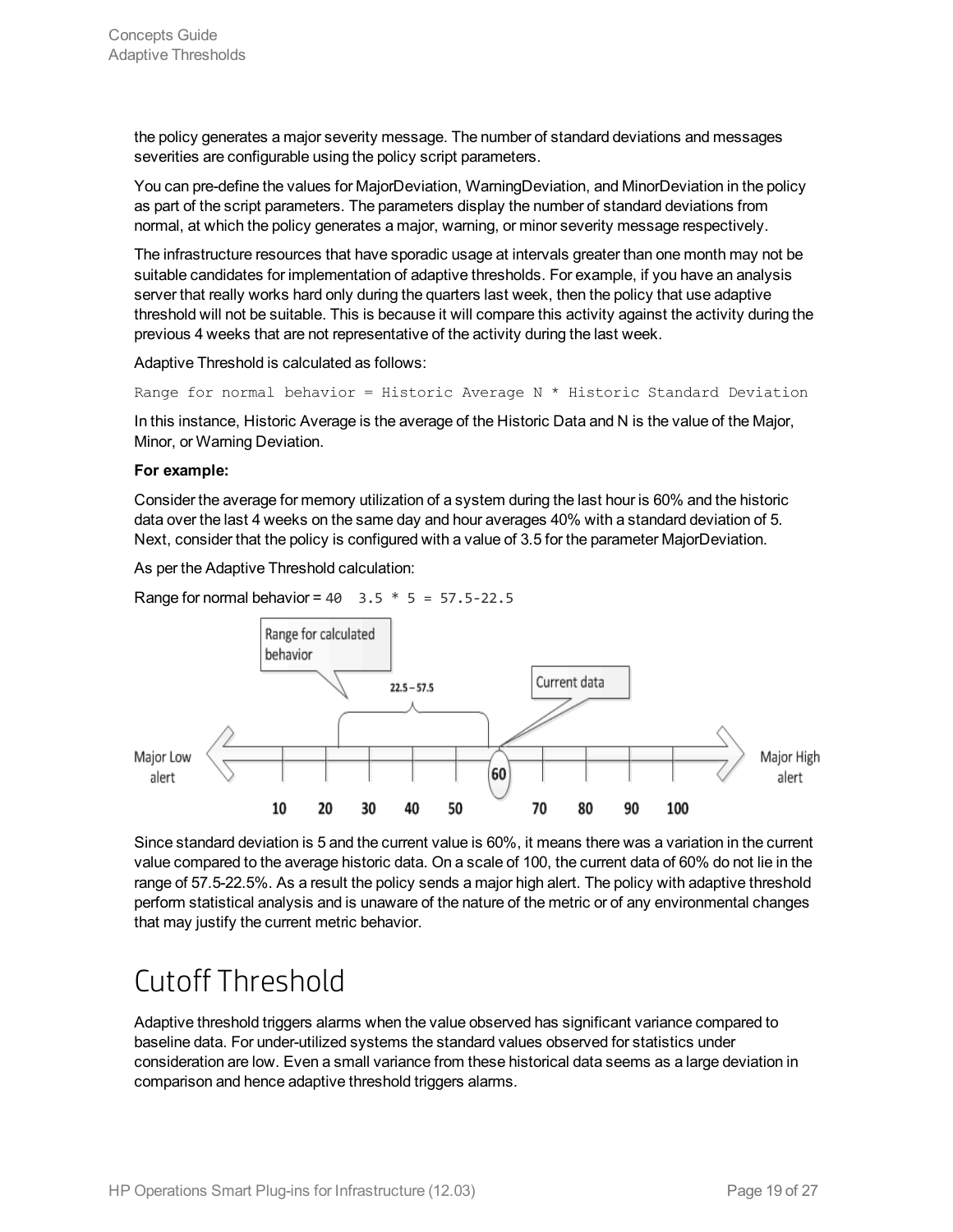For example, the CPU utilization of a system has been recorded in the range of 0.5-4% and the current value is 7%.



#### **Example of CPU utilization graph with data of a under-utilized system**

At this level, you may not want to receive an alert for CPU utilization higher than normal. However, if the CPU utilization of the system is in 50% there is cause for concern, and you may want to receive alerts.

To avoid getting adaptive threshold alarms for under-utilized systems, you can define cutoff thresholds for the parameters. The cutoff threshold is used to determine whether the alarm should be raised or not.

The cutoff value (say 'x') can be set in the following two ways:

- $\bullet$  'x'
- $\bullet$  '>x'

where 'x' is a numeric value.

The above setting impacts the AT policy processing, as the CutOff value is verified against the current data sample average and then it is decided whether or not to continue with further processing.

The CutOff value is checked for the following conditions:

- When cutoff value is set to 'x', continue processing only if current data sample average is greater than x.
- When cutoff value is set to '>x', continue processing only if current data sample average is less than x.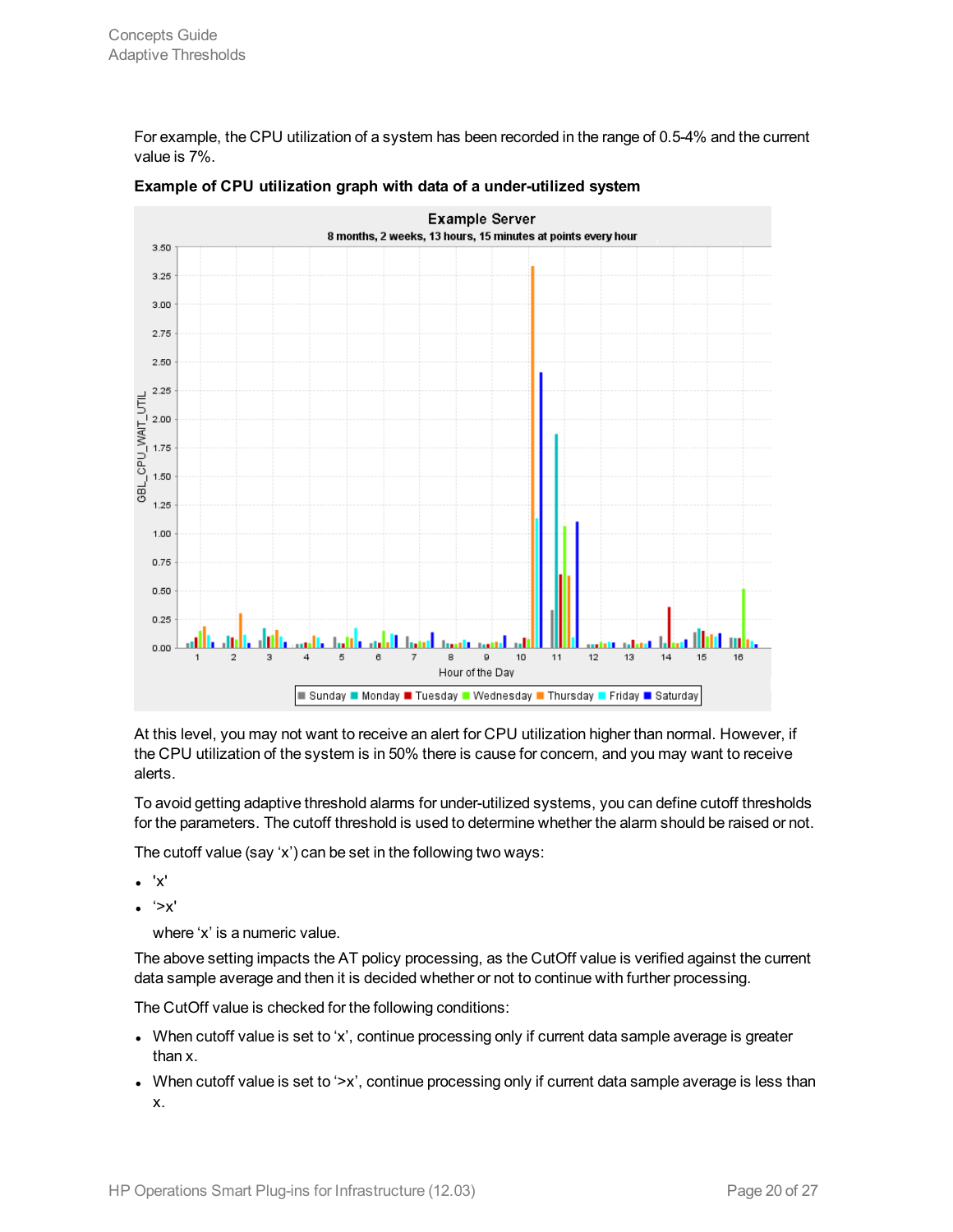For example, the cutoff threshold is set at 50%, the current data sample average value is 7%, and the CPU utilization of a system has been recorded in the range of 0.5-4%. At this level, although the CPU utilization is higher, you will not receive an alert till the utilization levels reach 50% or above.

By default, the cutoff parameter has no value defined. You can decide to assign a value depending upon the system usage trends. The table below contains recommended cutoff values for adaptive threshold policies.

| <b>Policy Name</b>                                   | <b>Threshold Parameter</b><br><b>Name</b> | <b>Recommended Value</b> |
|------------------------------------------------------|-------------------------------------------|--------------------------|
| SI-SwapUtilization-AT                                | SwapUtilCutOff                            | 10                       |
| SI-PerCPUUtilization-AT                              | <b>CPUUtilCutOff</b>                      | 50                       |
| SI-PerNetifInbyteBaseline-AT                         | ByNetifInByteCutOff                       | 1000 $(-1$ KB)           |
| SI-PerDiskUtilization-AT                             | <b>DiskUtilCutOff</b>                     | 30                       |
| SI-MemoryUtilization-AT                              | MemUtilCutOff                             | 60                       |
| SI-PerNetifOutbyteBaseline-AT                        | <b>ByNetifOutByteCutOff</b>               | 1000 $(-1$ KB)           |
| $VI -$<br>VMCPUEntitlementUtilizationMonitor-<br>AT  | CPUEntIUtilCutOff                         | 100                      |
| VI-IBMLPARFrameCPUUtilMonitor-AT                     | <b>LPARFrameCPUUtilCutOff</b>             | 50                       |
| VI-HPVMGuestCPUEntIUtilMonitor-<br>AT                | <b>CPUEntIUtilCutOff</b>                  | 80                       |
| VI-IBMLPARCPUEntIUtilMonitor-AT                      | <b>CPUEntIUtilCutOff</b>                  | 80                       |
|                                                      | <b>CPUEntIUtilCutOff</b>                  | 80                       |
| $VI -$<br>MSHyperVGuestCPUEntIUtilMonitor-<br>AT     | <b>CPUEntIUtilCutOff</b>                  | 80                       |
| $VI -$<br>OracleSolarisZoneCPUEntlUtilMonitor-<br>AT | <b>CPUEntIUtilCutOff</b>                  | 80                       |
| VI-IBMLPARMemoryEntIUtilMonitor-<br>AT               | <b>MEMEntIUtilCutOff</b>                  | 80                       |
|                                                      | <b>MEMEntIUtilCutOff</b>                  | 80                       |
| $VI -$<br>OracleSolarisMemoryEntIUtilMonitor-<br>AT  | <b>MEMEntIUtilCutOff</b>                  | 80                       |
| VI-OracleSolarisZoneSwapUtilMonitor-                 | SwapUtilCutOff                            | 50                       |

### Recommended cutoff values for adaptive threshold policies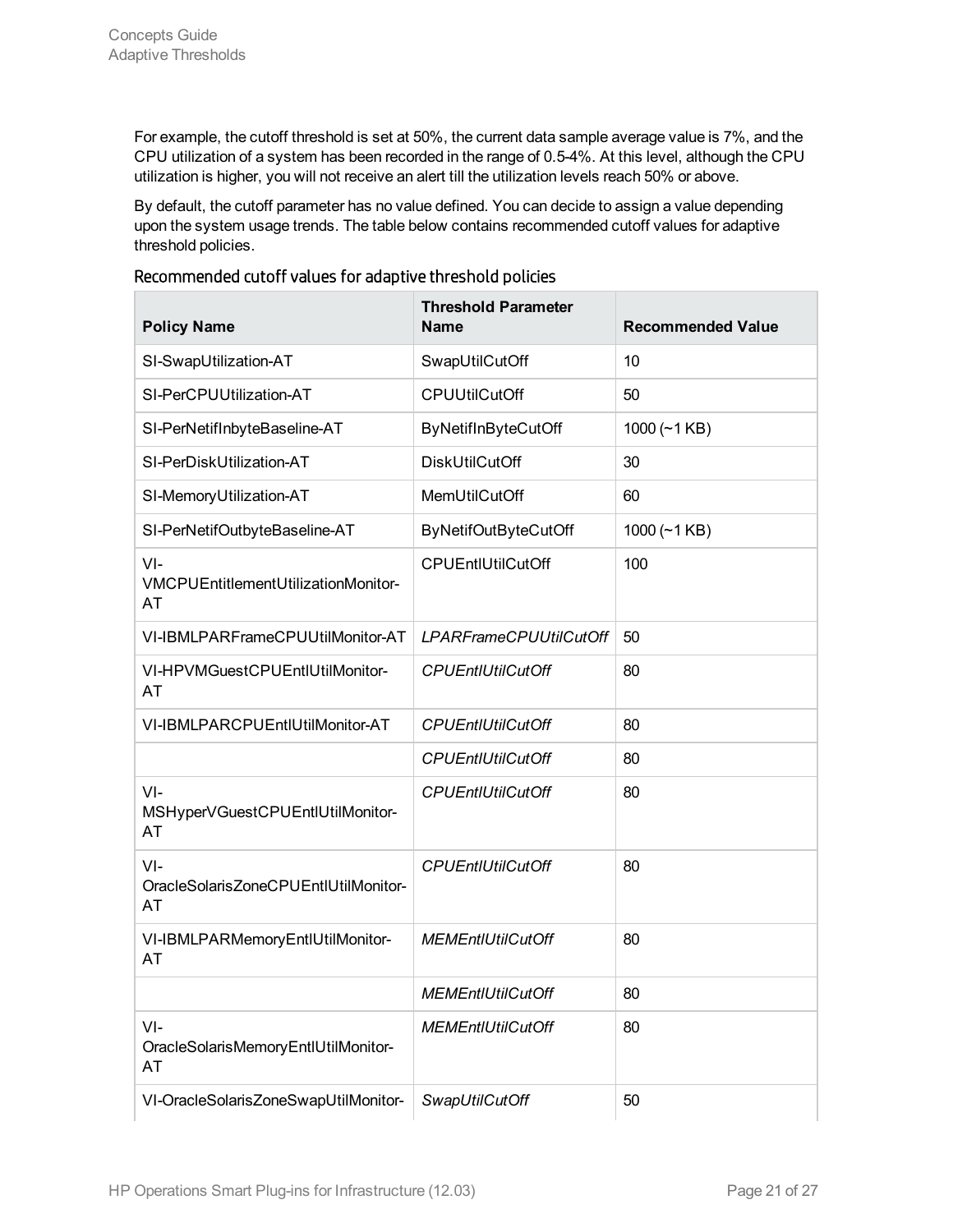| <b>Policy Name</b>                                 | <b>Threshold Parameter</b><br><b>Name</b> | <b>Recommended Value</b>                                  |
|----------------------------------------------------|-------------------------------------------|-----------------------------------------------------------|
| AT                                                 |                                           |                                                           |
| VI-<br>LinuxVirtDiskPhysByteRateBaseline-<br>AT    | DiskPhysbyteCutOff                        | 1000*the number of VMs<br>running on KVM or Xen<br>hosts  |
| VI-LinuxVirtNetByteRateBaseline-AT                 | NetbyteRateCutOff                         | 1000*the number of VMs<br>running on KVM or Xen<br>hosts. |
| $VI -$<br>LinuxVirtGuestCPUTotalUtilMonitor-<br>AT | <b>CPUTotUtilCutOff</b>                   | 50                                                        |
| VI-LinuxVirtVMMemoryUsage-AT                       | MemUsageCutOff                            | 75                                                        |

### Recommended cutoff values for adaptive threshold policies, continued

<span id="page-21-0"></span>You can set the cutoff values for adaptive threshold policies by using threshold overrides policy. To know more about threshold overrides, see "Adaptive [Thresholds"](#page-17-0) on page 18.

## Remote Monitoring

In a network topology, there are clients that are directly monitored by the server. In such a setup it is common that the client in turn hosts or interacts with other servers, disks, or machines known as remote entities. The server interacts with these remote entities indirectly through the clients. Typically, these remote entities are agent-less nodes that are monitored through proxy connections. The remote entities are network addressable entities like cluster nodes, cluster resource groups, virtual machines, or remote drives.

Infrastructure SPIs help you to monitor the remote infrastructure. These are added as managed nodes or nodes monitored as SNMP/message-allowed nodes.

The remote drives mounted on *individual systems* are monitored through the Systems Infrastructure SPI policies. The remote drive space utilization monitor policies monitor space utilization on file shares provided by another system.

In a virtualized environment it is important to monitor virtual machine performance and availability remotely without having the need for running the HP Operations Agent on them. The Virtualization Infrastructure SPI monitors virtual machines remotely.

In a clustered environment the Cluster Infrastructure policies monitor the nodes and resource groups of a cluster remotely.

When Systems Infrastructure SPI identifies a managed node as a virtualized server or a cluster system, it initiates virtualization discovery policy or cluster discovery policy, as appropriate. To enable assignment of alerts to the appropriate entity, such as the nodes that do not have HP Operations Agent running on them, can be added as message-allowed nodes in the HPOM node bank. The Infrastructure SPIs automatically add nodes in the HPOM node bank in some cases and in some cases it is left to be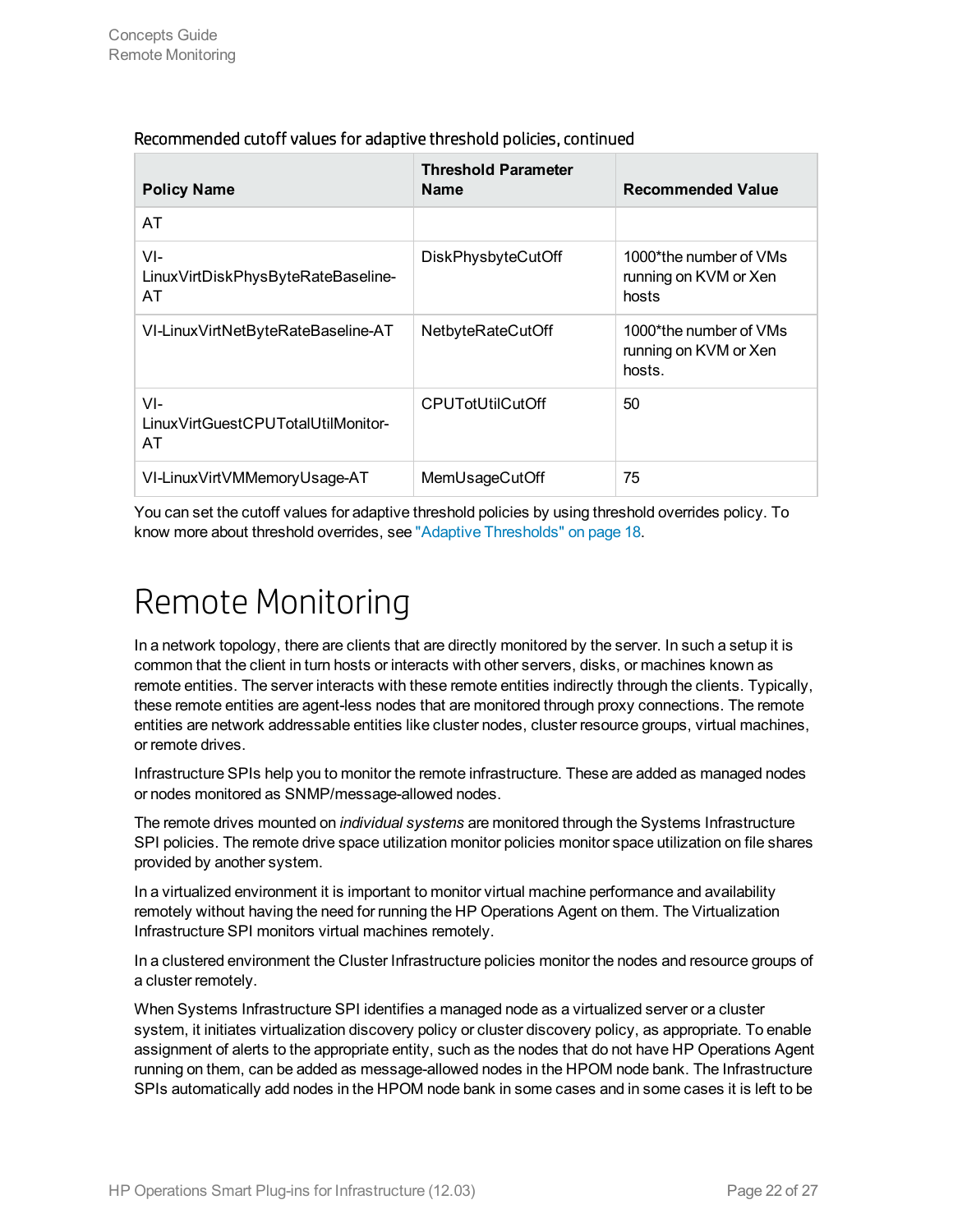done manually. To ascertain whether nodes are auto-added in node-bank by Infrastructure SPI or to add nodes manually, refer to the tables below:

### Scenarios when nodes are added automatically in the HPOM node bank

| <b>Node Auto-addition Scenarios</b> | Node Type                                 |
|-------------------------------------|-------------------------------------------|
| Cluster Nodes                       | Message allowed/Managed node              |
| <b>Cluster Resource Groups</b>      | Message allowed/Virtual node/Managed node |

### Scenarios when nodes are not added automatically in the HPOM node bank

| Scenarios when node is not auto-added | Node Type (can be added as)  |
|---------------------------------------|------------------------------|
| NFS/Samba (CIFS) share providers      | Message allowed/Managed node |
| Hyper-V guest virtual machines        | Message allowed/Managed node |

To ensure that the alerts are assigned to the remote system rather than the host from which the monitoring is done, many Infrastructure SPI policies (that are capable of doing remote monitoring) contain a parameter setting *AssignMessageToRemoteHost* that can be set to 0 or 1 depending on the need.

#### **Example of AssignMessageToRemoteHost parameter in a policy**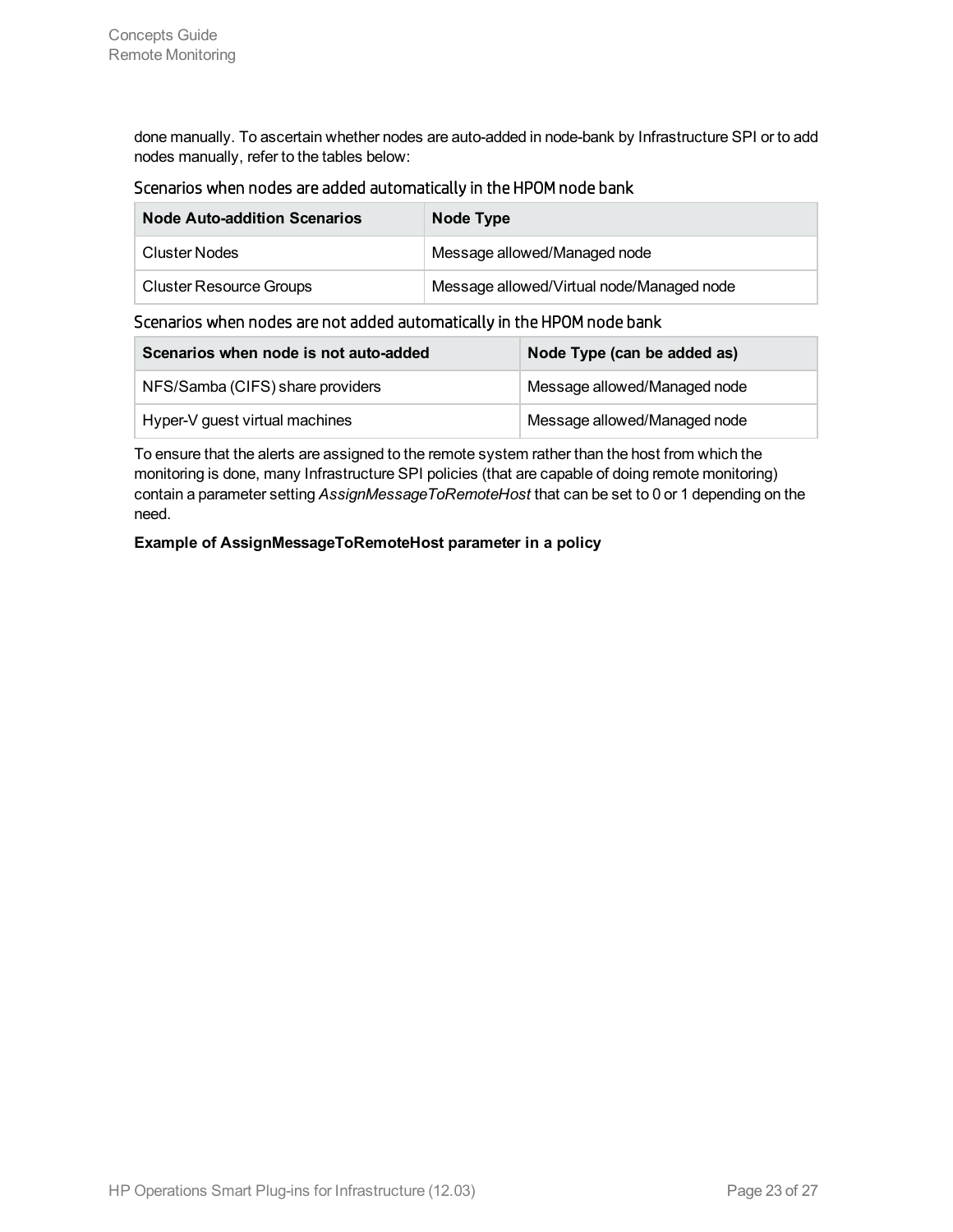| Save and Close<br>$\mathbb{H}$ Save<br>Script-Parameters  <br>Source<br>Name<br>SpaceUtilCriticalThreshold<br>SpaceUtilMajorThreshold<br>SpaceUtilMinorThreshold<br>SpaceUtilWarningThreshold | Caption       | ?<br>Help<br>Threshold levels   Options                                                |                                           |          |          |                 |
|-----------------------------------------------------------------------------------------------------------------------------------------------------------------------------------------------|---------------|----------------------------------------------------------------------------------------|-------------------------------------------|----------|----------|-----------------|
|                                                                                                                                                                                               |               |                                                                                        |                                           |          |          |                 |
|                                                                                                                                                                                               |               |                                                                                        |                                           |          |          |                 |
|                                                                                                                                                                                               |               |                                                                                        |                                           | Value    | Default  | Edit            |
|                                                                                                                                                                                               |               |                                                                                        | Remote drive usage level - Critical Thres | 256      | 95       |                 |
|                                                                                                                                                                                               |               | Remote drive usage level - Critical Thres                                              |                                           | 95       | 90       |                 |
|                                                                                                                                                                                               |               | Remote drive usage level - Critical Thres<br>Remote drive usage level - Critical Thres |                                           | 90<br>85 | 85<br>80 |                 |
| MessageGroup                                                                                                                                                                                  |               | Message group setting for outgoing mess                                                |                                           | Oper     | Operatin |                 |
| Debug                                                                                                                                                                                         |               | Debug policy values - set to 1 to turn on                                              |                                           | 0        | 0        |                 |
| AssignMessageToRemoteHost                                                                                                                                                                     |               | If the messages sent from this policy nee                                              |                                           | 0        | n        |                 |
|                                                                                                                                                                                               |               |                                                                                        |                                           |          |          |                 |
| AssignMessageToRemoteHost properties                                                                                                                                                          |               |                                                                                        |                                           |          |          | $\vert x \vert$ |
|                                                                                                                                                                                               |               |                                                                                        |                                           |          |          |                 |
| Parameter:                                                                                                                                                                                    |               | AssignMessageToRemoteHost                                                              |                                           |          |          |                 |
| Caption:                                                                                                                                                                                      |               | If the messages sent from this policy need to be assigned to the remote h              |                                           |          |          |                 |
| Value data type:                                                                                                                                                                              | Integer       |                                                                                        |                                           |          |          |                 |
| Value:                                                                                                                                                                                        | О             |                                                                                        |                                           |          |          |                 |
|                                                                                                                                                                                               | Default is 0. |                                                                                        |                                           |          |          |                 |
|                                                                                                                                                                                               |               |                                                                                        |                                           |          |          |                 |
|                                                                                                                                                                                               |               |                                                                                        | Default                                   | 0K       | Cancel   |                 |
| $\blacktriangleleft$                                                                                                                                                                          |               |                                                                                        |                                           |          |          |                 |
|                                                                                                                                                                                               |               |                                                                                        |                                           |          |          |                 |

You can set the value to 1 to display the primary node of the alert message as the remote host. By default, the messages are assigned to the managed node from which the message is sent out.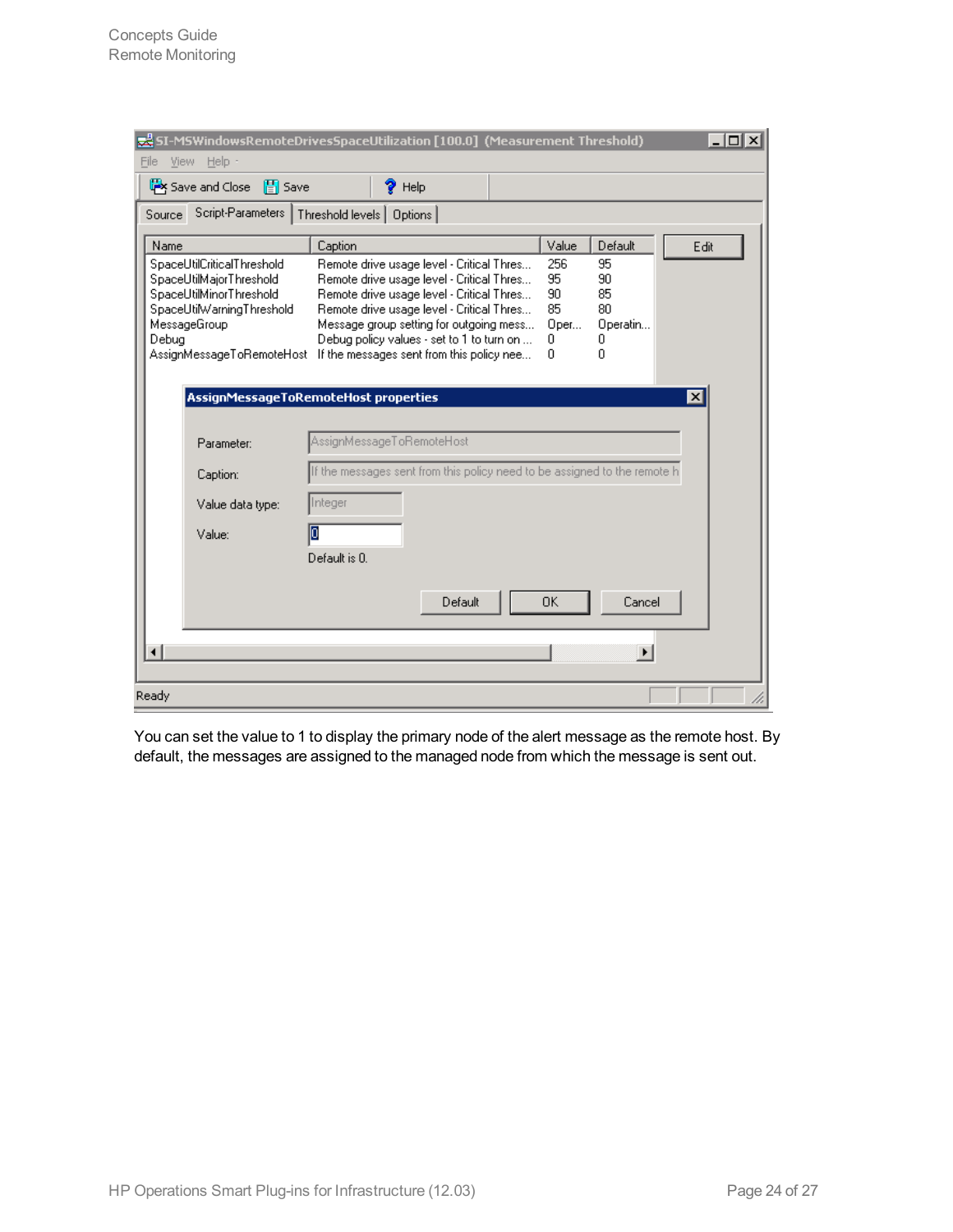## <span id="page-24-0"></span>Dialogue with Infrastructure SPI Expert

This section presents some possible scenarios of the Infrastructure SPIs.

In this example, Newbie, a recently employed administrator, has been given the responsibility of installing and deploying the Infrastructure SPIs. The new administrator does not have an idea about Infrastructure SPIs or earlier version of Virtualization Infrastructure SPI. The new administrator approaches InfraSPI Expert, a senior administrator and a power-user of operations management features and functionality, for assistance in understanding the product. They have the following conversations.

**Newbie:** One of our servers lately seems to be slowing down and response times of the database instance running on the system are getting erratic.

**InfraSPI Expert:** Did you monitor the CPU and memory utilization for any bottlenecks on the system?

#### **Newbie:** No.

**InfraSPI Expert:** Deploy the Systems Infrastructure SPIs CPU bottleneck diagnosis and memory bottleneck diagnosis policies on the node. These policies report back the top 10 CPU and memory hogging processes respectively. This should help you identify the cause of the problem.

#### **Newbie:** Okay.

**Newbie:** I deployed the policies and now I know the reason for our server slowing down. The Systems Infrastructure SPI sends alert messages to the HPOM console and I was quickly able to see the root cause of the problem. The messages display the top 10 processes hogging CPU and memory utilization.

**InfraSPI Expert:** Great going, so what was the issue?

**Newbie:** There was a rogue application running that was sporadically increasing CPU consumption as well as memory usage. I have fixed the rogue application.

### **InfraSPI Expert:** Okay.

For information about the policies provided by Systems Infrastructure SPI, see *HP Operations Smart Plug-in for Systems Infrastructure User Guide*.

**Newbie:** This was a great way of identifying the problem. I have a question though, what do I do for systems that are perennially busy or the ones that are idle?

**InfraSPI Expert:** For systems that are highly utilized or under-utilized you can deploy the Systems Infrastructure SPIs CPU utilization and memory utilization monitor policies on the node. These are adaptive threshold policies and will give you accurate results.

**Newbie:** I remember reading about adaptive threshold policies. These policies learn from the performance characteristics and patterns of the previously collected data, and statistically determine if the current utilization is normal or not. The thresholds are automatically calculated according to historic data.

**InfraSPI Expert:** Yes, that way you get alerts only for actual problem scenarios. An easy way to identify auto threshold determination policies is to look for AT appended at the end of policy name, for example, VI-VMwareVMMemoryUsage-AT.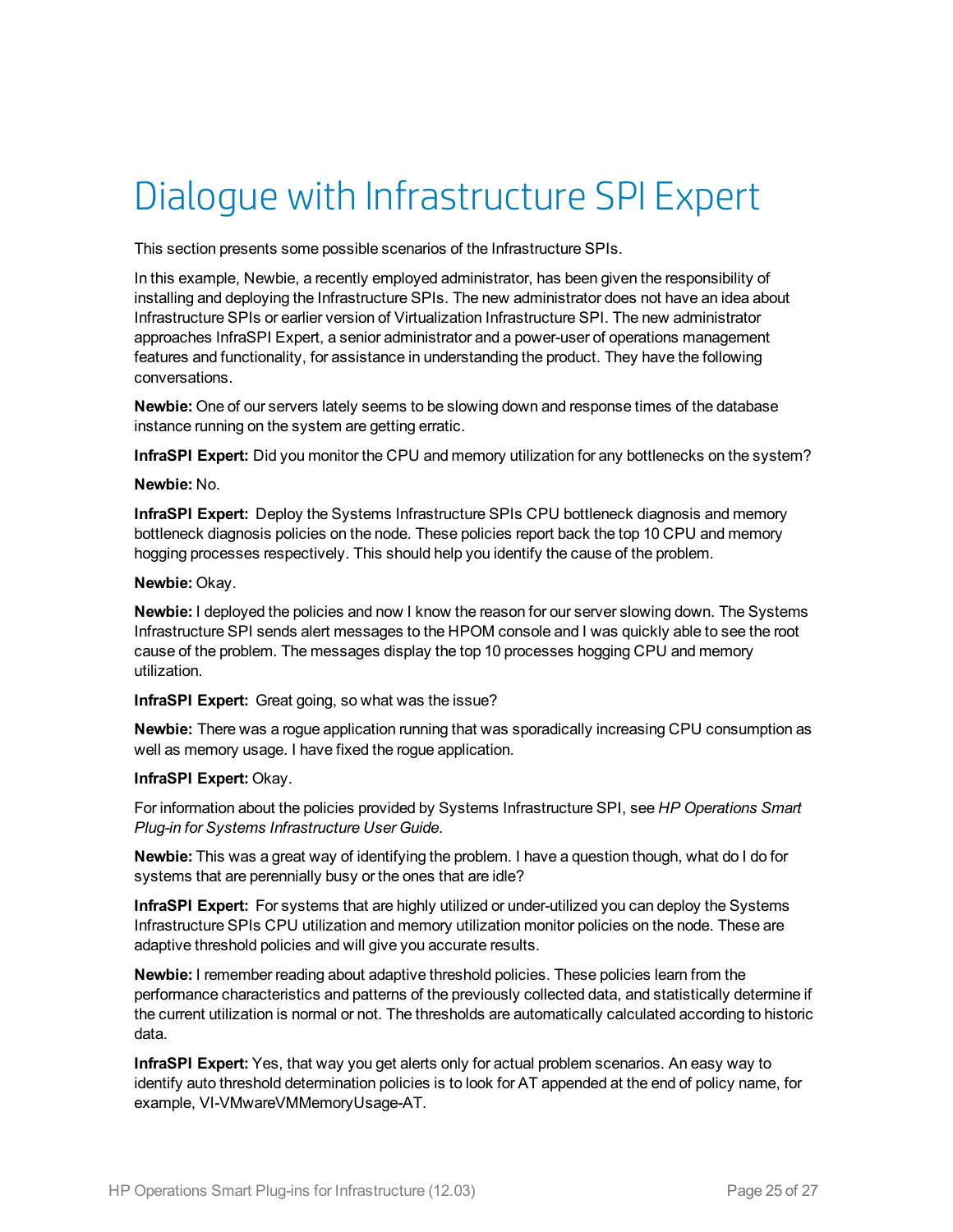For more information on how adaptive thresholds are calculated, see "Key [Concepts"](#page-14-0) on page 15.

**Newbie:** Okay. While going through many policies, I noticed the critical threshold parameter has a strange value "65535" assigned.

**InfraSPI Expert:** Yes, this value is deliberately assigned to mask the critical threshold parameter. This avoids system generating critical alert messages. We can manually define the critical threshold level if required.

**Newbie:** But why 65535?

**InfraSPI Expert:** Just a number! For masking, it can be any number above 100.

**Newbie:** What about machines which hang or get stuck in a transient stage?

**InfraSPI Expert:** Good you asked. Virtualization Infrastructure SPI sends out an alert, if any virtual machine is stuck in a transient stage such as starting, snapshots, migrating, saving, and stopping for more than 30 minutes. This policy is very useful to identify any state transitions or issues (if any) with the running of virtual machine.

**Newbie:** Another thing, what about the planned outages that occur every night for our test virtual machines? This is intentional and I don't want messages about VM state changes for the scheduled outages. How can I avoid getting alerts for these servers?

**InfraSPI Expert:** Good question. For nodes that undergo planned outages at predefined time every day, like our test virtual machines that are shutdown at 21:00:00 hours and brought back up at 05:00:00 hours next morning, you can avoid getting state change alerts messages from VI-StateMonitor policy by setting the **AlertOnPlannedOutage** parameter to true. When the policy is deployed with this setting, the VI-StateMonitor policy will not generate VM suspension alert for the monitored node during the specified time duration. For information about the policies provided for monitoring virtual infrastructure, see *Smart Plug-in for Virtualization Infrastructure SPI User Guide.*

**Newbie:** We have a clustered web server where we want to ensure high availability of the server. We just cannot afford to let it go down. Is there a policy which can help me monitor and raise alerts on critical service levels watermarks like quorum breach or single point of failure situation?

**InfraSPI Expert:** Yes, Cluster Infrastructure SPI provides the CI-ClusterMonitor policy. This policy monitors for conditions such as:

- Cluster is down or offline.
- Majority of the nodes are down and cluster quorum is not maintained. If  $(n/2 + 1)$  nodes are not in active state. For example, if there are six nodes in your cluster, less than 4 nodes are active, the policy will raise an alert.
- There is only 1 active node in the whole cluster, thus being a single point of failure (SPOF) and a potential risk to cluster availability.

The policy will send out alerts for all the above conditions, thus ensuring that any breach of cluster availability watermarks are brought to notice. For information about the policies provided for monitoring cluster infrastructure, see *Smart Plug-in for Cluster Infrastructure SPI User Guide.*

**Newbie:** Great, thank you for all the useful information!